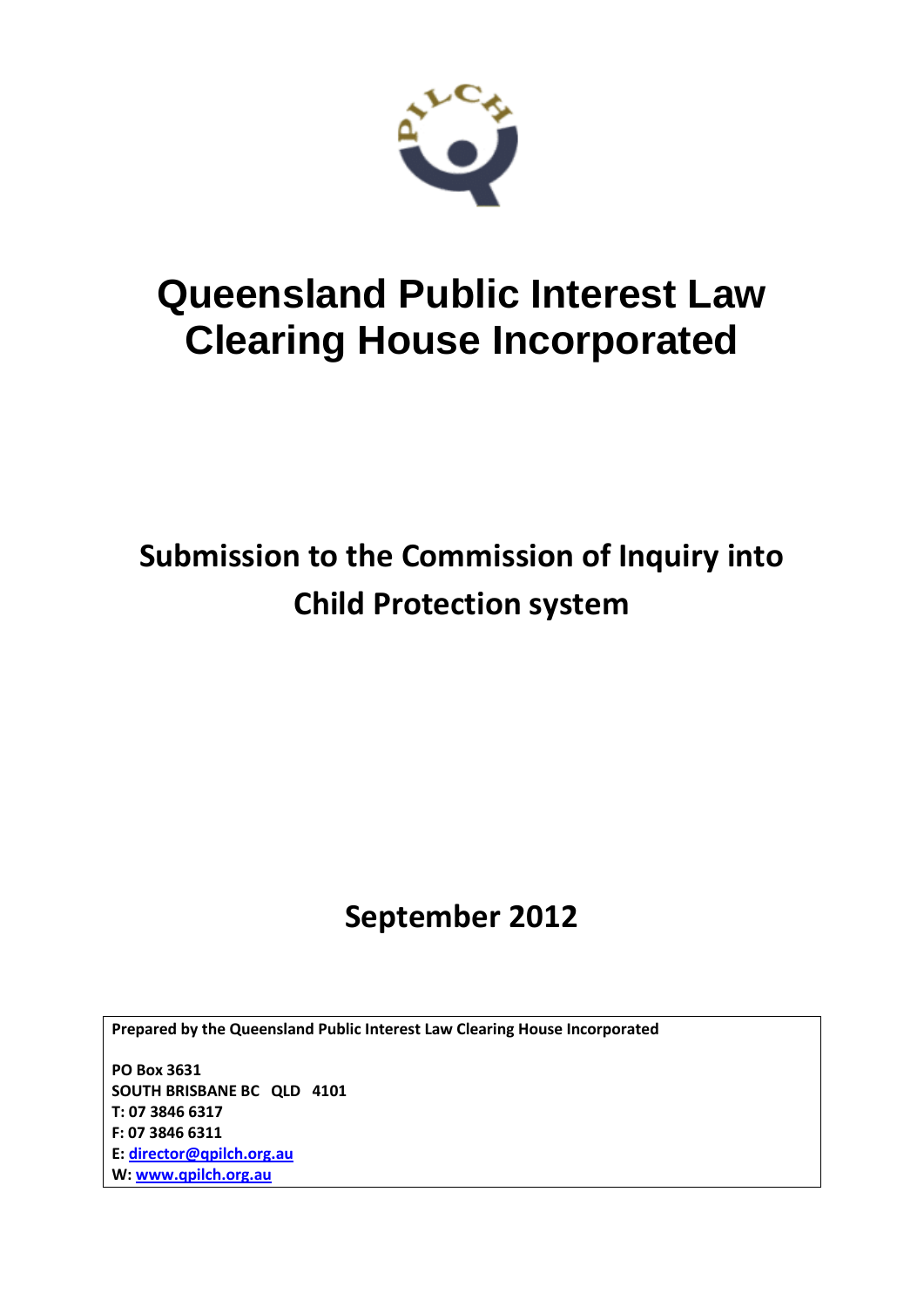## **INTRODUCTION**

1

The Queensland Public Interest Law Clearing House Incorporated (**QPILCH**) coordinates a range of legal services which provide people experiencing disadvantage with access to justice in civil law matters, drawing on pro bono and student resources.

Two QPILCH services are well-placed to respond to the Terms of Reference (**TOR**) of the Commission of Inquiry into the child protection system (**the Commission**).

- The Self Representation Service which QPILCH has operated at the Queensland Civil and Administrative Tribunal (**QCAT**) since January 2010 offers assistance to people representing themselves in QCAT in a variety of areas within QCAT's jurisdiction, including child protection.<sup>1</sup> In section 2 of this submission, the Self Representation Service responds to the TOR 3. c) iii and d) and suggests recommendations in relation to the "complaints mechanisms of the child protection system", in accordance with 6.d) of the TOR.
- The Homeless Persons' Legal Clinic (**HPLC**) is a partnership between QPILCH and private law firms to deliver the only targeted civil legal services to Queenslanders experiencing homelessness.<sup>2</sup> The HPLC responds broadly to the TOR 3. a), b), c) i, ii, iii and iv, suggesting reforms that will "achieve the best possible outcomes to protect children and support families", "reduce the over-representation of Aboriginal and Torres Strait Islander children at all stages of the child protection system" and "any legislative reforms required", in accordance with 6. a), b) and c) of the TOR.

Preventing exits from child protection into homelessness is part of the Federal Government's homeless policy framework, and was incorporated as a priority into the Queensland Government's Open Doors homelessness policy.<sup>3</sup> Strategy 3.4 of the National Framework for Protecting Australia's Children $<sup>4</sup>$  is to "expand housing and homelessness services for families and children at risk".</sup> Moreover, there is a growing body of Australian research exploring the nexus between homelessness and the child protection system.

The HPLC has been responding to this nexus since 2011, firstly by consulting with a range of child protection practitioners, community agencies and researchers, and considering relevant Australian literature; and secondly, by developing strategic, affordable strategies to address the issue.

 $1$  The Self Representation Service provides discrete task assistance to people during 1 hour appointments staffed by volunteer lawyers. Assistance is provided to people throughout the progress of their proceeding, to help them understand the law, and the rights and perspectives of the other party, observe court and tribunal rules and procedures, and to present their case in the best possible manner.

 $^2$  By coordinating 300 volunteer lawyers from 23 law firms, the HPLC operates outreach legal clinics at 13 community organisations. HPLC volunteer lawyers substantively assist people experiencing homelessness with their legal issues, such as unlawful debts, unlawful evictions and support in the criminal justice system. Left unaddressed, these issues make it difficult for clients to attain sustainable housing and exit homelessness. See [www.qpilch.org.au](http://www.qpilch.org.au/) for further details.

<sup>3</sup> Queensland Department of Communities and Homelessness Services, *Opening Doors: Queensland Strategy for Reducing Homelessness 2011-14* (July 2011).

<sup>4</sup> Commonwealth Department of Families, Housing, Community Services and Indigenous Affairs, *Protecting Children is Everyone's Business: National Framework for Protecting Australia's Children 2009-2020* (2009).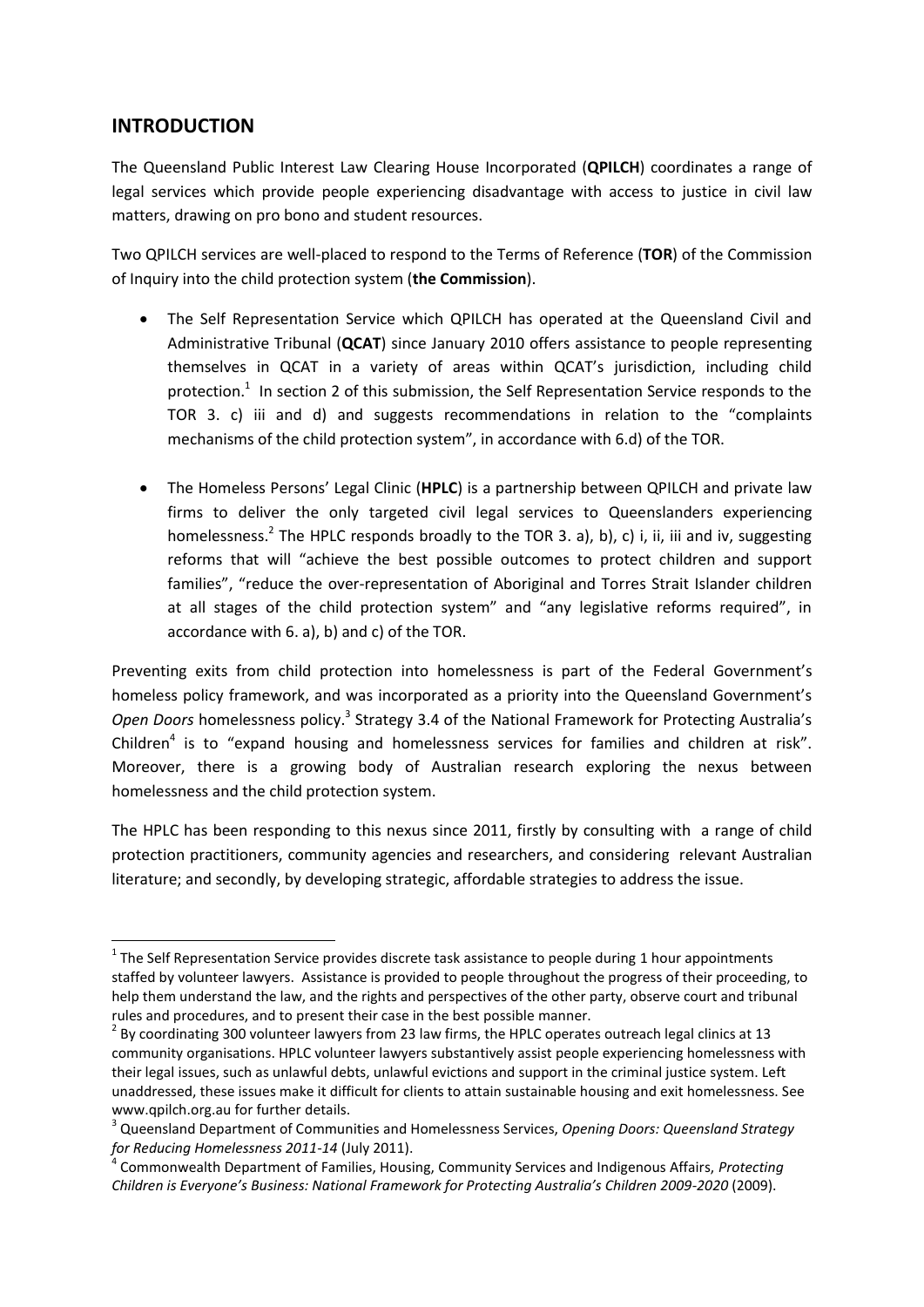As at June 2010, 10,606 children were engaged in on-going intervention with the Queensland child protection system (including interventions with parent agreement), with a 61% increase over the previous three years in long-term orders (where no reunification is planned).<sup>5</sup> As at June 2011, 7, 602 children were in out of home care in Queensland<sup>6</sup> and Aboriginal and Torres Strait Islander children in Queensland were 8.7 times more likely to be subject to a protection order.<sup>7</sup>

The current Queensland government response to children and families in the child protection system would be more efficient and effective, if the connection between child protection and homelessness was specifically recognised and addressed by the Department of Communities, Child Safety and Disability Services, Child Safety Services, (the **Department**), and if genuine participation by children and young people in the decisions which concern them was promoted and resourced by the Department.

<sup>5</sup> Commission for Children and Young People and Child Guardian, *Snapshot 2011: Children and Young People in Queensland* (2011) at 89.

<sup>6</sup> Australian Institute of Health and Welfare *Child protection Australia 2010-11* (2012) Child Welfare series no.53 (2012) at 35.

 $<sup>7</sup>$  Ibid at 28. Protection order rates for non-indigenous children are 5.1 per 1000 and for indigenous children</sup> are 44.8 per 1000.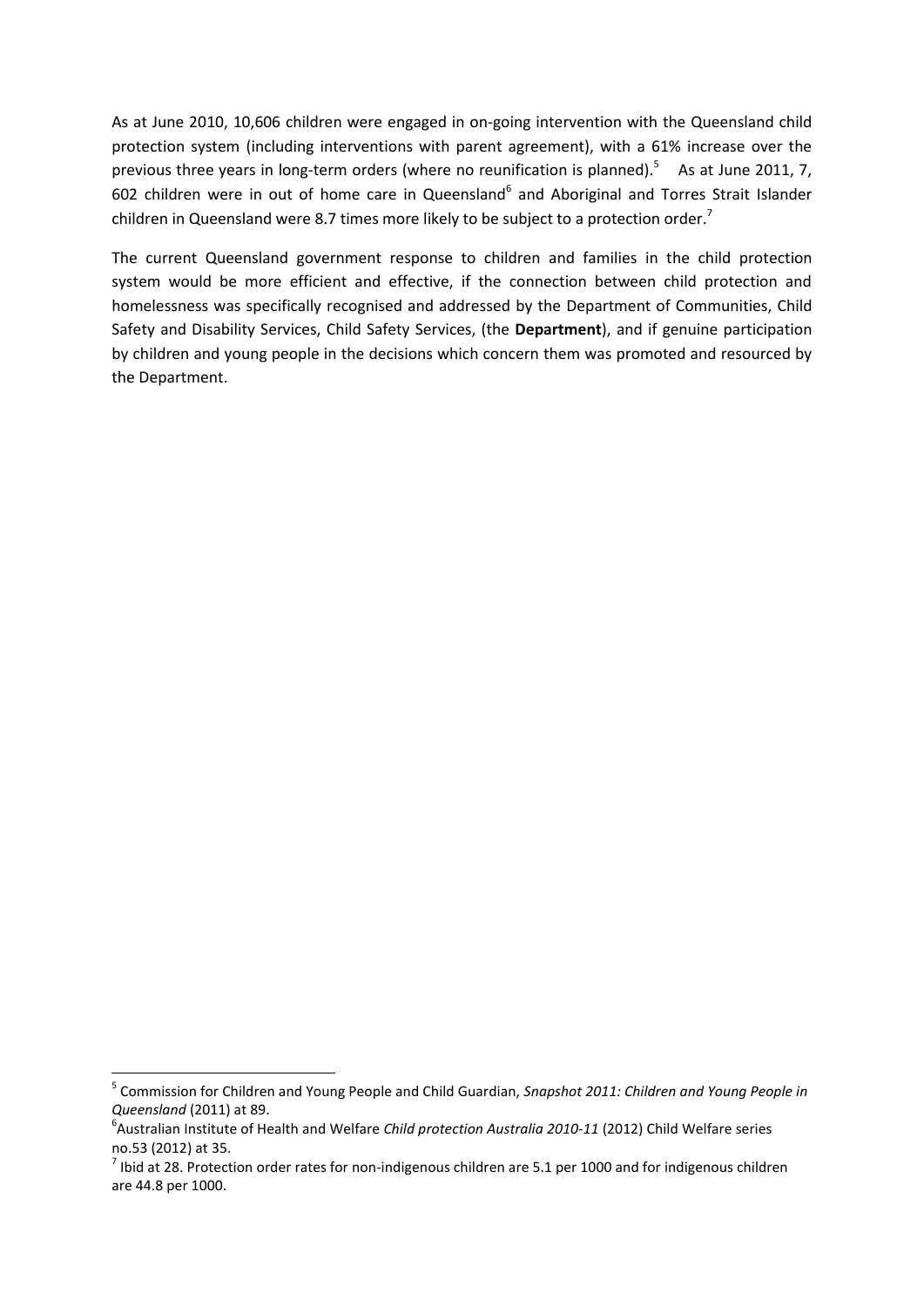## **SUMMARY of RECOMMENDATIONS**

- **1. The Department provide family support when families are experiencing or at risk of homelessness, by:**
- a) Making assessments of children and families which explicitly reflect the connections between child protection and homelessness, and providing intensive family support where homelessness exists, is a genuine risk or would be created by the Department's actions.
- b) Making the above assessment at the time when a Child Concern Report or a Notification is made by the Department. Such an investment in disadvantaged families would address the over-representation of Aboriginal and Torres Strait Islander children (where there has been a 48.2% increase in the number of indigenous children subject to a Child Concern Report from 2008/9 to 2009/10 in Queensland) and the "direct and fundamental relationship between our success in reducing child abuse and neglect on the one hand and reducing child and adult homelessness in Australia on the other".
- c) Strengthening the preference expressed in section 5B(c) of the *Child Protection Act 1999* (the **Act**) that the "preferred way" of ensuring a child's well-being is "through supporting the family". Section 5B(d) invokes the responsibility of the State in the absence of a parent "able and willing to protect the child". The following qualification should be inserted: "with assistance or support". This would echo section 5B(j), which includes this qualification when considering appropriate placements.
- d) Including a provision similar to that in New South Wales legislation, which provides that where a child's needs are not met due to the poverty or disability of a parent, this cannot be the only reason for intervention.

## **2. The Department provide family support which reflects the characteristics of disadvantage, by:**

- a) Employing evidence-based, effective strategies to engage and persist with parents who are considered neither "able nor willing", mindful of the characteristics of disadvantage and the barriers to engagement. This requires policy recognition that disadvantaged families have multiple, complex needs and that protective concerns will rarely be addressed without support. Family support must be resourced and accessible at all points of the protective spectrum - prevention and early intervention strategies, as well as to facilitate contact, reunification and transition from care. Family support which is robust, timely, independent, flexible and integrated would provide balance to the investigative regime of the Department, and address child safety concerns, such as inadequate housing, lack of parenting skills, substance abuse and domestic violence.
- b) Connecting intensive family support to an explicit right to housing and to the support necessary to sustain that housing.
- c) Providing intensive family support whenever at-birth removals are contemplated by the Department. Sufficient resources to enable mothers and infants to be housed, supported and supervised (while investigations take place, and where no appropriate kin are located) should be a priority.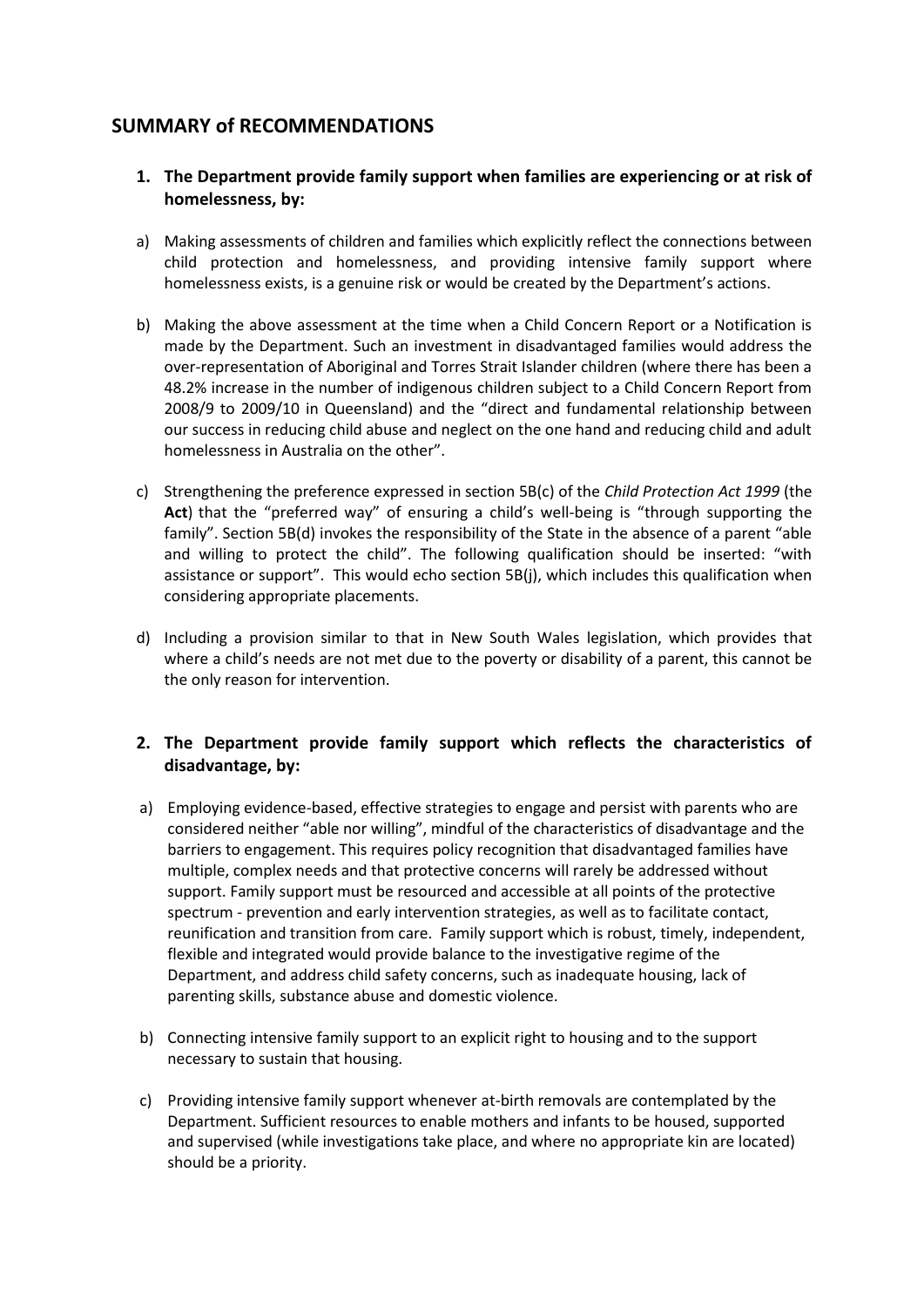## **3. The Department invest in cross-sector and cross-government collaboration, by:**

- a) Recognising that no single agency or department can provide the necessary level of support state-wide; however government investment to assist services (government and nongovernment) to integrate and collaborate at the client level is an efficient and effective use of resources.
- b) Implementing the recommendations of the Family Inclusion Network, and funding this network to continue supporting collaborative practice and to hear from families with experience of the system.
- c) Developing connection at a service delivery level between the Department's homelessness services and child protection services, so that when working with the same families, integrated strategies are employed. This would complement the multi-agency coordination created by the Crime and Misconduct Commission 2004 Report which is at a Director-General/Child Safety Director level.

## **4. The Department address homelessness arising from transition from care, by:**

- a) Enacting the principles and minimum standards for supporting young people transitioning from care, recommended in the AHURI report Pathways from out-of-home care.
- b) The Youth Housing and Reintegration Service (**YHARS**) be redesigned in consultation with youth agencies, such as the Create Foundation, Youth Housing Coalition, Brisbane Youth Service, Youth Advocacy Centre and Legal Aid Queensland to better integrate with existing.
- c) A Secure Housing Guarantee housing subsidy be created for care-leavers, in accordance with the principles of the AHURI report.
- d) Cost-neutral housing developments for care leavers, such as that proposed by Queensland Youth Housing Coalition, in partnership with other agencies be supported and resourced.
- e) Prioritising and resourcing the solutions offered by young people with an experience of care, in the CREATE Foundation report *What's the Answer?*

## **5. That court and tribunal processes and decision-making forums be improved, by:**

- a) Utilising robust alternative dispute resolution processes, including Family Group Conferencing reflective of the original New Zealand model.
- b) Considering the strategic investment of a problem-solving court, similar to the Family Drug and Alcohol Court.
- c) Investing in the appointment of separate representatives for children subject to Court and Tribunal proceedings..
- d) Evaluating the complaint and internal review mechanisms of the Department with an aim to increasing the use and effectiveness of these mechanisms so that more concerns are resolved without commencement of review proceedings in QCAT.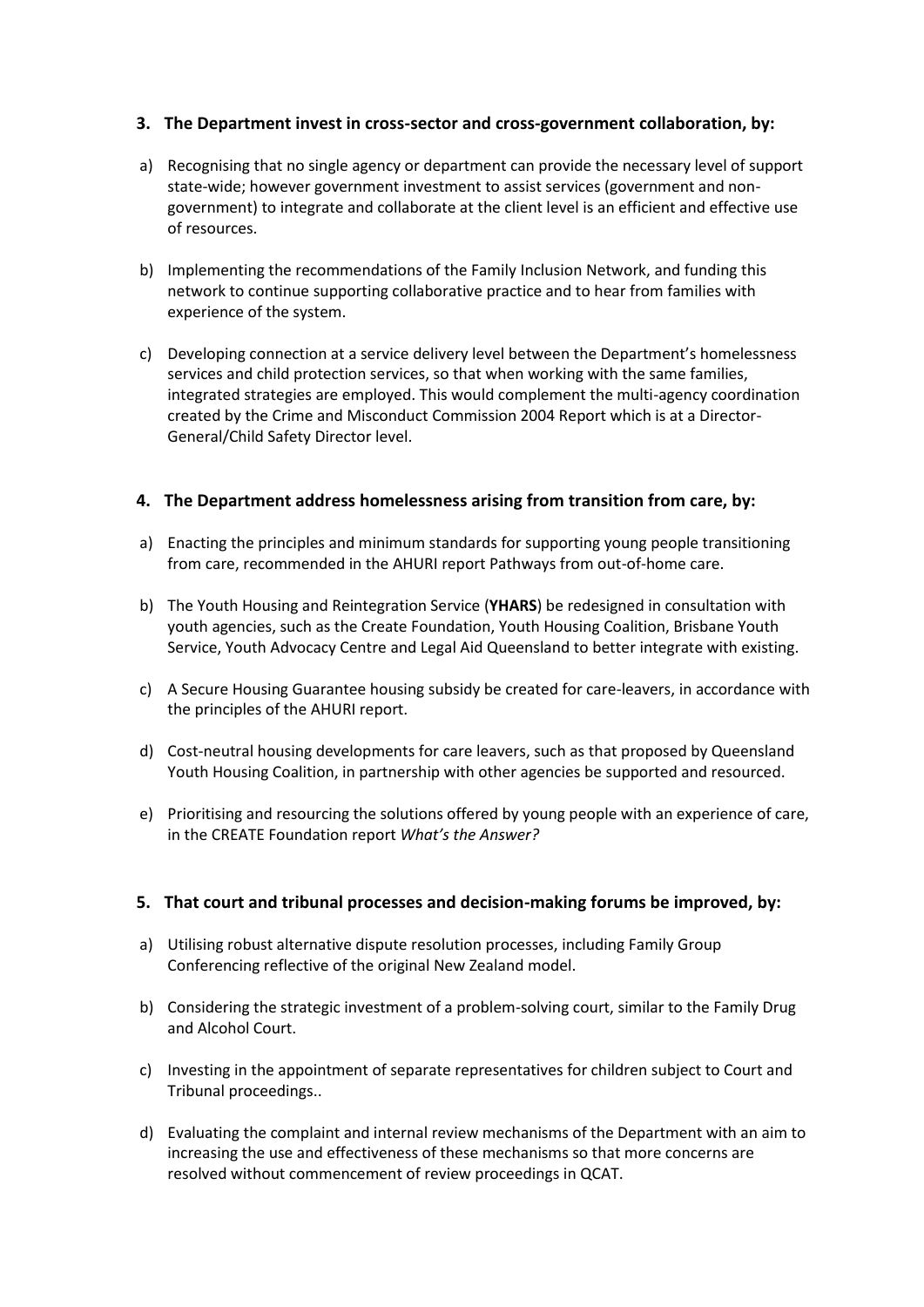e) Evaluating the access by children in care to complaint, internal and external review processes.

QPILCH supports the right of Aboriginal and Torres Strait Islander peoples to self-determination and to be resourced to provide culturally distinctive responses to child protection issues of their children, in accordance with the mission of the Combined Voices campaign.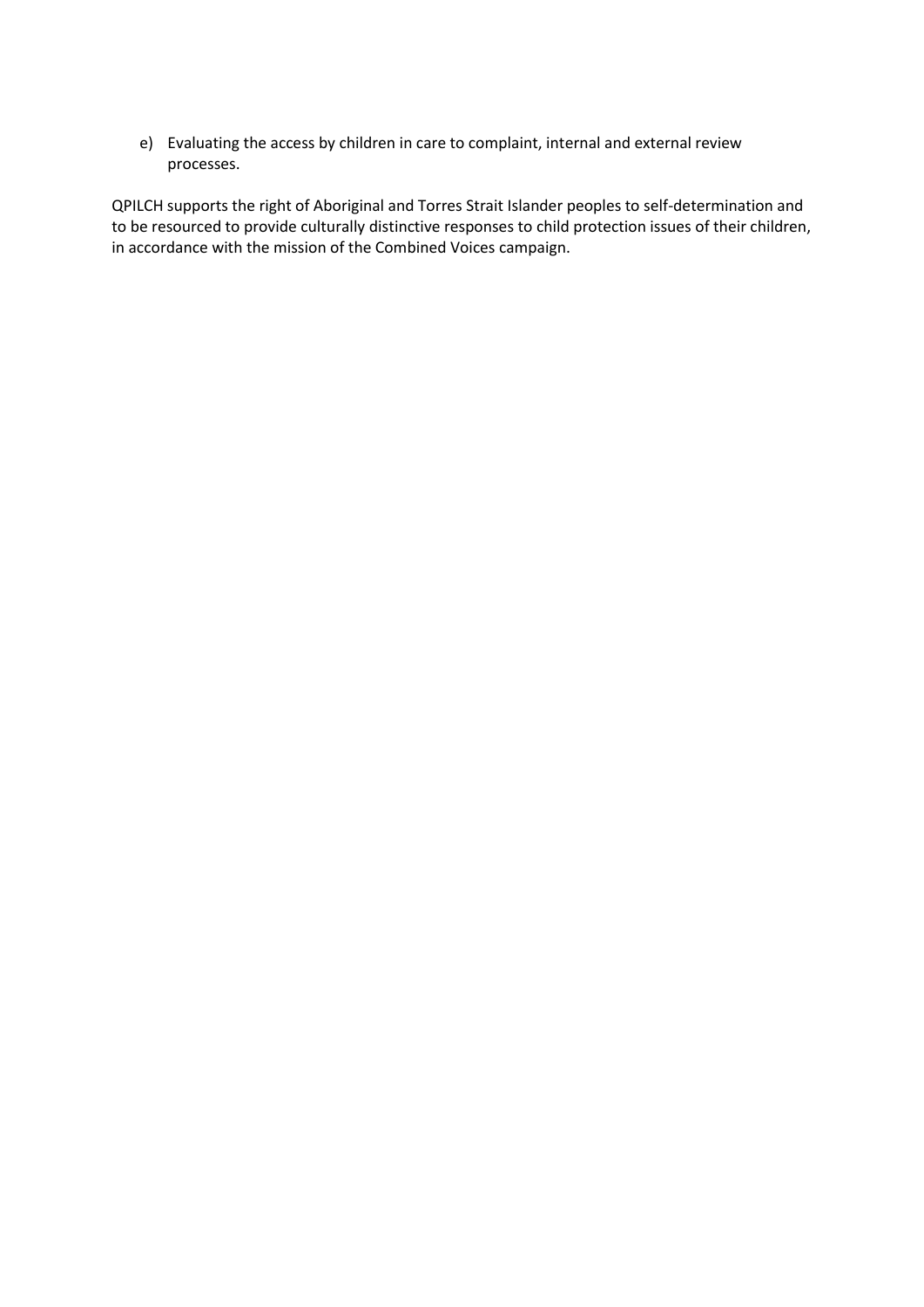## **1. CONNECTIONS BETWEEN HOMELESSNESS AND CHILD PROTECTION**

## **1.1. Connections between systems for individuals**

The literature is cautious about establishing a *causal* link between homelessness and child protection, as the issues faced by individuals in these cohorts are complex and multi-faceted. What is evident is both a significant *correlation* between:

- the systems, and
- the biographies of those who experience complex homelessness, which frequently include having been a child in care.

Homelessness can be described as a marker of chronic system, community and family exclusion, and a homelessness researcher and former CSO remarked: "It's hard to think of an area in child protection that isn't linked to homelessness."<sup>8</sup>

Evidence of these correlations includes:

#### **Homelessness following experience of being in care:**

- The peer-reviewed 2010 AHURI Report: Pathways from out-of Home Care,<sup>9</sup> studied 77 young people who had left state care, finding that 88% had experienced homelessness and that 52% were currently homeless (using the ABS cultural definition of 'homelessness'). This report traced the crucial need to provide immediate and supported housing for young people transitioning from care, and proposes a leaving care framework to address the connection to homelessness.
- 34.7% of young people leaving care in Australia report experiencing at least one episode of homelessness within the first year.<sup>10</sup>
- Specialist Homelessness Services Collection data for the December quarter 2011 shows that of young people presenting alone to a specialist homeless agency, 25% were under current care and protection orders.<sup>11</sup>
- The July 2012 report of a FaHCSIA longitudinal study, *Journeys Home*, reviewed "local and international studies which indicate that disproportionate numbers of homeless people have experiences in the state care and protection system". A clear correlation was found, with 25.9% of the homeless respondents (n=1681) having been placed into foster, residential or kin care. There was also a "very clear relationship" between having been placed in state care

 8 Parsell, Dr. C, Institute of Social Science Research, Presentation at QPILCH (28 August 2012).

 $^{9}$  Johnson, G. et al, 'Pathways from out-of-home care', AHURI Final Report No.147 (2010), Melbourne: Australian Housing and Urban Research Institute, 4 at 25.

<sup>&</sup>lt;sup>10</sup> Moore, L, CREATE Foundation, Presentation at QPILCH (27 March 2012).

<sup>11</sup> Australian Institute of Health and Welfare*, Specialist Homelessness Services Collection: December Quarter 2011*, Cat. No. HOU 263, Australian Government.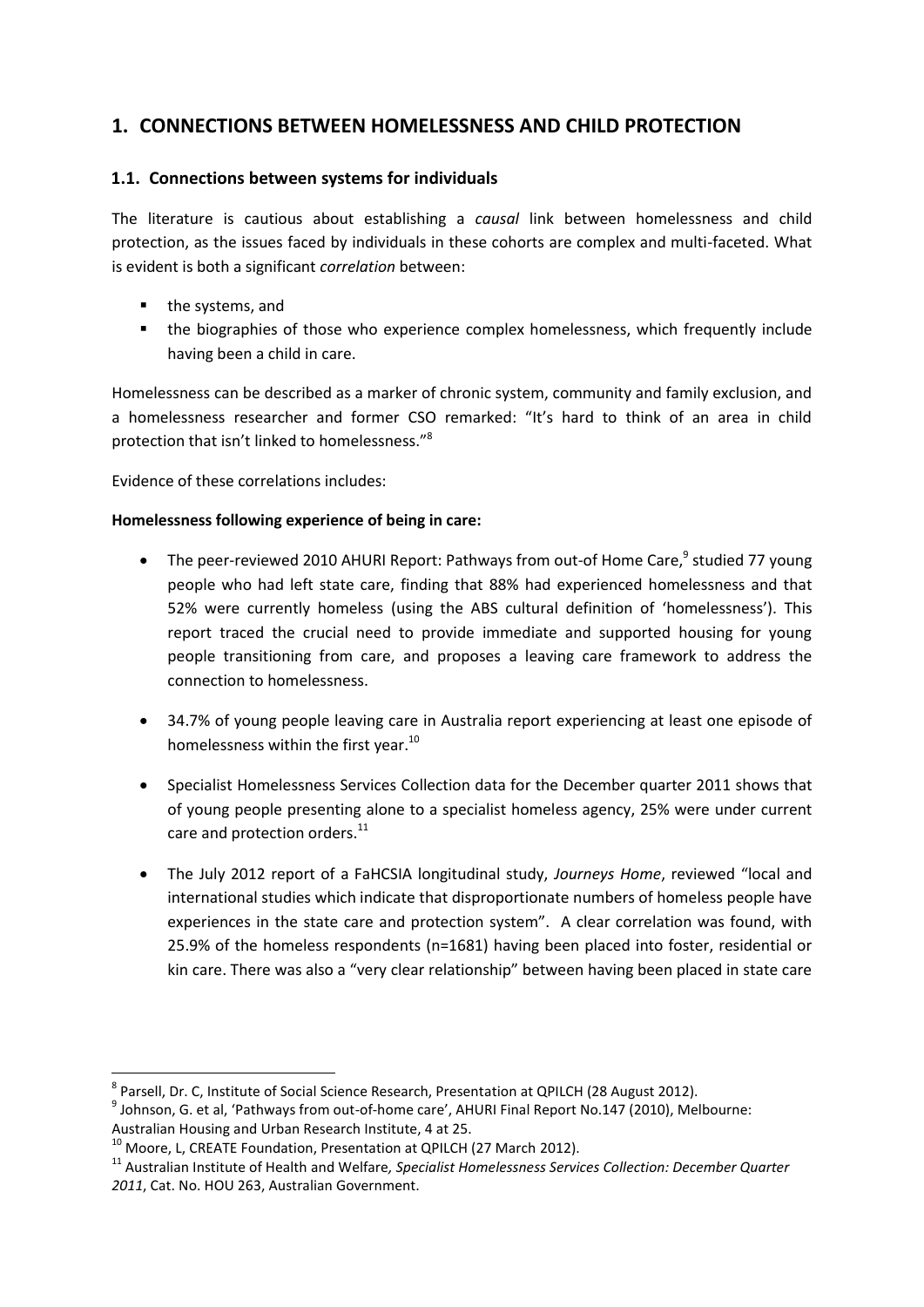and chronic (long-term) homelessness: "Among those who had been homeless for four years or more, 39.8% had been in state care".<sup>12</sup>

 A 2011 Australian study of 88 adults experiencing long-term homelessness reported that 39.5% had been placed in out of home care as a child, and that 71.8% of those who had children have had them placed in state care.<sup>13</sup>

## **Homelessness following experience of your child/ren being in care:**

- If the Department removes children from a family accommodated in public housing, the entitlement to that housing may change – based on the associated changes to both income benefits/parenting payments (which are tied to the number of children a person is the primary carer of) and number of bedrooms required. Once the housing is down-sized, the family cannot demonstrate a capacity for reunification. If the family was in private accommodation, the income changes typically render it an unsustainable option.
- A family, without a car, had children placed on a Temporary Order with a foster family more than 30km away. The parents moved into a tent in a caravan park near the children, in order to maintain contact with them. Their state-provided housing was revoked, as they weren't occupying it, and they were rendered homeless. This, in turn, hindered their attempts at reunification with the children, as they could not offer adequate accommodation.<sup>14</sup>
- When considering the impact on parents of having children removed, one study notes: "For homeless people with children, the removal of their children by Child Protection authorities is another potential source of trauma. The impact on children of placement in Child Protection is well documented...but the traumatic effect on parents of having their children removed is less well known…Feelings of incompetence, powerlessness, remorse, sadness and betrayal compound existing feelings of grief, shame and self-doubt."<sup>15</sup>

## **Child protection following experience of being homeless:**

- A 2006 literature review by Noble-Carr of the Institute of Child Protection found: "it was alarming to find that there was much evidence supporting the hypothesis that 'for child protection agencies "homelessness" quantifies as enough reason for intervention'.<sup>16</sup> The review cites reports where housing stress directly contributed to families being involved with child protection systems, and where "protective intervention appeared to be more directly influenced by family homelessness...rather than actual parenting concerns."<sup>17</sup>
- Consultations with Queensland parents engaged in the child protection system found that parents felt they were "judged and blamed for being homeless rather than recognising the

<sup>&</sup>lt;sup>12</sup> Scutella, R et al, 'Journey Home' (Research Report No. 1, Prepared for FaCHSIA, The University of Melbourne, July 2012) at 24-5.

<sup>13</sup>Johnson, G, *Long-Term Homelessness: Understanding the Challenge* (2011), Sacred Heart Mission at 9.

<sup>&</sup>lt;sup>14</sup> Stedman, Terry, Presentation at the South West Brisbane Legal Centre (24 April 2012).

 $15$  Above n 9.

<sup>&</sup>lt;sup>16</sup> Noble-Carr, D, 'The experience and effects of family homelessness for children' (A Literature review, Institute of Child Protection Studies, Australian Catholic University, 2006) at 49.

 $17$  Ibid at 50.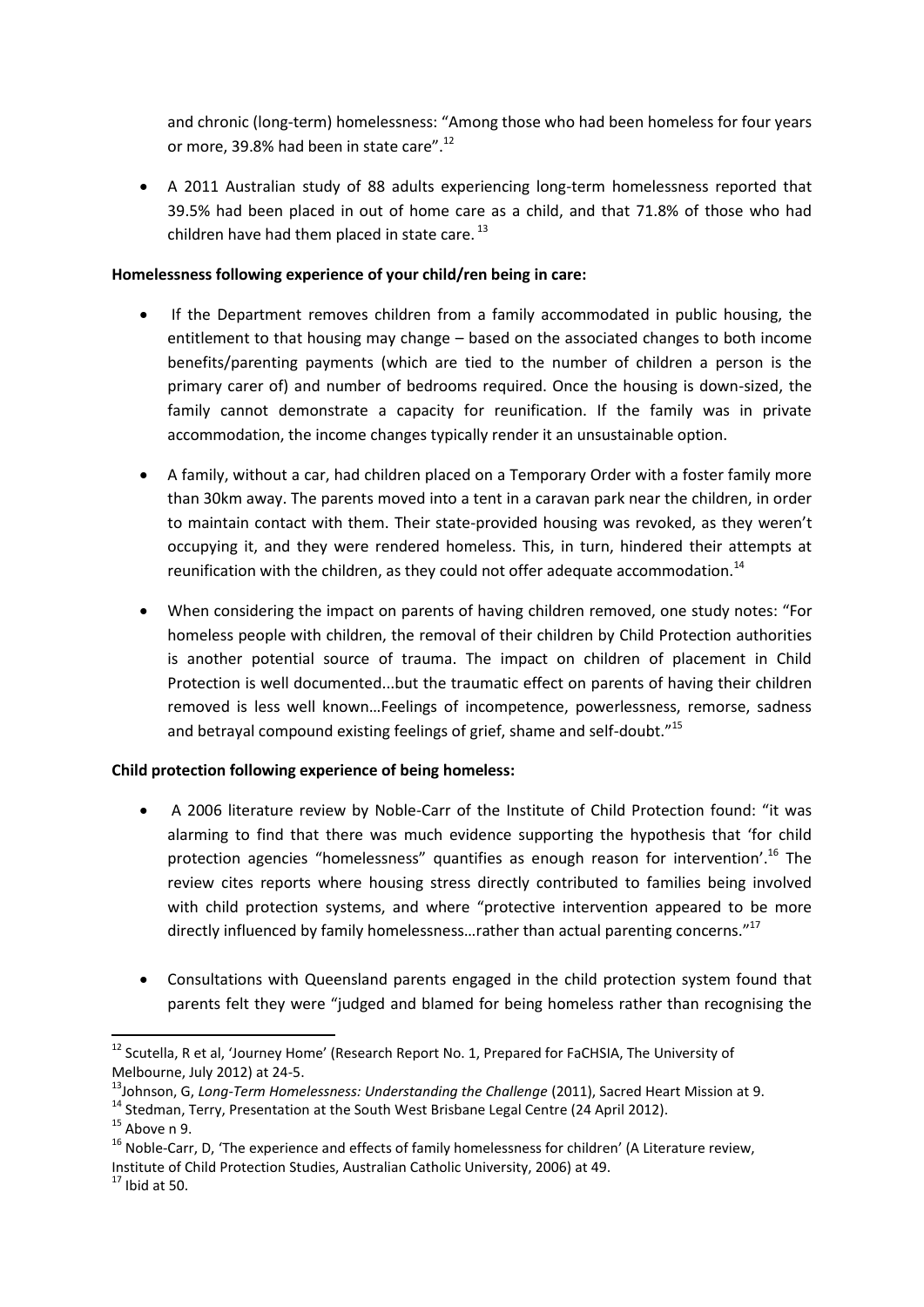current housing crisis" especially when foster parents were assisted with the very resources not available to the parents.<sup>18</sup>

- A Brisbane demonstration project, delivered by Micah Projects enabled 42 of the 46 homeless families in the project to end their homelessness by providing housing, linking family support to tenancy outcomes and promoting adult learning. 76% of the families had contact with child protection services and 57% had a child removed from care.<sup>19</sup>
- Noble-Carr found no national data to examine how many children who experience homelessness also end up in the Child Protection system, but data from individual services suggest rates of 20% to up to 58%.<sup>20</sup>
- Noble-Carr cites a study where support workers reported families to child protection in the hope of providing better housing options, $21$  and a number of studies where fear of child protection becoming involved was cited as a deterrent for reporting housing crisis or accessing support. A 2009 University of Queensland study reports similar examples.<sup>22</sup>
- Due to a lack of appropriate services, a child's chances of being turned away from a homelessness accommodation service are 66% (when in the company of an adult) and 79% (when in the company of an adult couple). Children in families form the largest single group of those who seek support from the homeless service system, and have the largest unmetneed in the homelessness sector.<sup>23</sup> Almost 7500 family units in Australia were counted as homeless on Census night 2006. These turned-away families then sleep in cars, in parks and with a limited group of friends, all activities which place the children at-risk of notification.
- 32.5% of substantiations in Queensland in 2010/11 were for neglect. $^{24}$
- A 2010 literature review by the Australian Centre for Child Protection by Gibson noted that "homelessness may be considered a factor when a determination of "neglect" is made by child protection agencies, $^{25}$  and that : "Australia's homelessness and child protection systems work in silos with little intersection, despite often working with the same children."<sup>26</sup>

 $\overline{a}$ 

<sup>&</sup>lt;sup>18</sup> See: Family Inclusion Network 'Family Inclusion in Child Protection Practice' (October 2007); Family Inclusion Network 'Working in Partnership with Parents Report 2010-2011' (2012) and Family Inclusion Network, 'Final Report 2011-2012' (27 July 2012).

<sup>19</sup> Walsh, K and Stevens, B, 'Ending Family Homelessness: A Possible Dream' (2008) 21(4) *Parity* 22 at 22.

 $20$  Above n 9 at 44-5.

 $21$  Ibid at 51-2.

<sup>&</sup>lt;sup>22</sup> Douglas, H et al, 'Mothers and the Child Protection System' (Research Paper, The University of Queensland, 2009) at 44-5.

<sup>23</sup> Homelessness Australia, 'Homelessness and Children, Homelessness and Families'*, Homelessness Australia*, available fro[m www.homelessnessaustralia.org.au,](http://www.homelessnessaustralia.org.au/) accessed August 2012.

 $24$  Above n 6 at 49.

<sup>&</sup>lt;sup>25</sup> Gibson, C and Johnston, T 'Investing in Our Future: Children's Journey through homelessness and child protection' (Research Paper, University of South Australia, April 2010) at 6.

 $26$  Ibid at 12.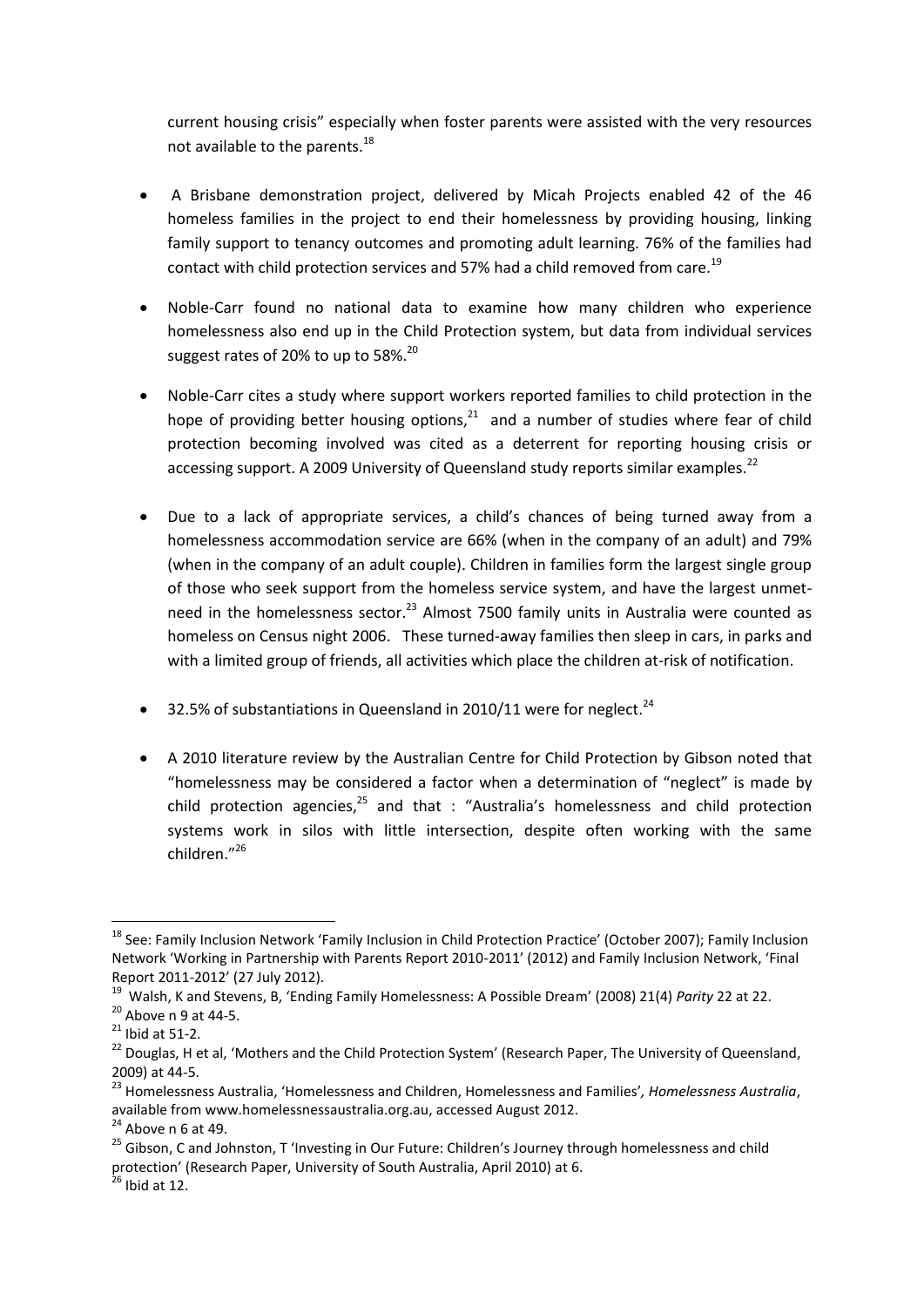- The largest notification to care is domestic violence<sup>27</sup>, which is also the single biggest driver of homelessness.<sup>28</sup> It is well understood that a woman experiencing domestic violence who has children is frequently viewed as failing to protect them.<sup>29</sup> The broader definition of 'family violence' in the *Domestic and Family Violence Protection Act 2012* casts a wider net for the mandatory reporting scheme.
- Douglas cites: "..[the department] workers consider a refuge "homeless" and they will absolutely not give their children back when they're at a refuge". $30$
- $\bullet$  Homelessness impacts the capacity of families to send children to school, $^{31}$  which can become the basis for a notification to child protection.

## **1.2. Connections between demographics of service-users in both systems**

Gibson noted that the "homelessness and child protection service systems are both responding to families-and potentially the same families-with complex needs. Despite the lack of data…there is practice wisdom to suggest this is the case."  $32$  It was further noted that "existing evidence points to the likelihood that some families, particularly those with multiple and complex needs, are both homeless and in contact with a child protection system".<sup>33</sup>

The Queensland Council of Social Services recognises that "disadvantaged Queenslanders are more likely to come into contact with the Child Protection system, which in turn places them at greater risk of intergenerational poverty and abuse. The task for policy makers in this area is to break the cycle. Stress induced by poverty, past abuse, neglect and substance abuse needs to be addressed early to avoid the need for costly and difficult crisis responses and the repetition of abuse and neglect in following generations….. people find themselves at the crisis end of the system because they were not able to find timely, practical help for domestic and family violence, mental health issues or drug and alcohol dependence." 34

The similarity between the demographics of both systems has significant implications for policy and service delivery. Individual and structural demographics of homelessness which are recognised by the Queensland government  $35$  include:

- Poverty;
- Domestic violence;

 $\overline{a}$ 

 $35$  Above n 3.

 $^{27}$  Above n 6 at 59. 39.7% of substantiations were for emotional abuse.

<sup>&</sup>lt;sup>28</sup> Ibid at 7. Domestic Violence is the main cause of 25% of all requests for homelessness services and 34% of requests for accommodation by females.

 $29$  Above n 22 at 43.

 $30$  Above n 22 at 42.

<sup>31</sup> Hulse, K and Kolar, V, *'*The right to belong': family homelessness and Citizenship*'* (Research Paper, Institute for Social Research, Swinburne University of Technology & Hanover Welfare Services, 2009).

 $32$  Above n 25 at 37.

 $33$  Above n 25 at 4.

<sup>&</sup>lt;sup>34</sup> Queensland Council of Social Services (QCOSS), Policy papers (2009) available from: [www.qcoss.org.au,](http://www.qcoss.org.au/) accessed August 2012.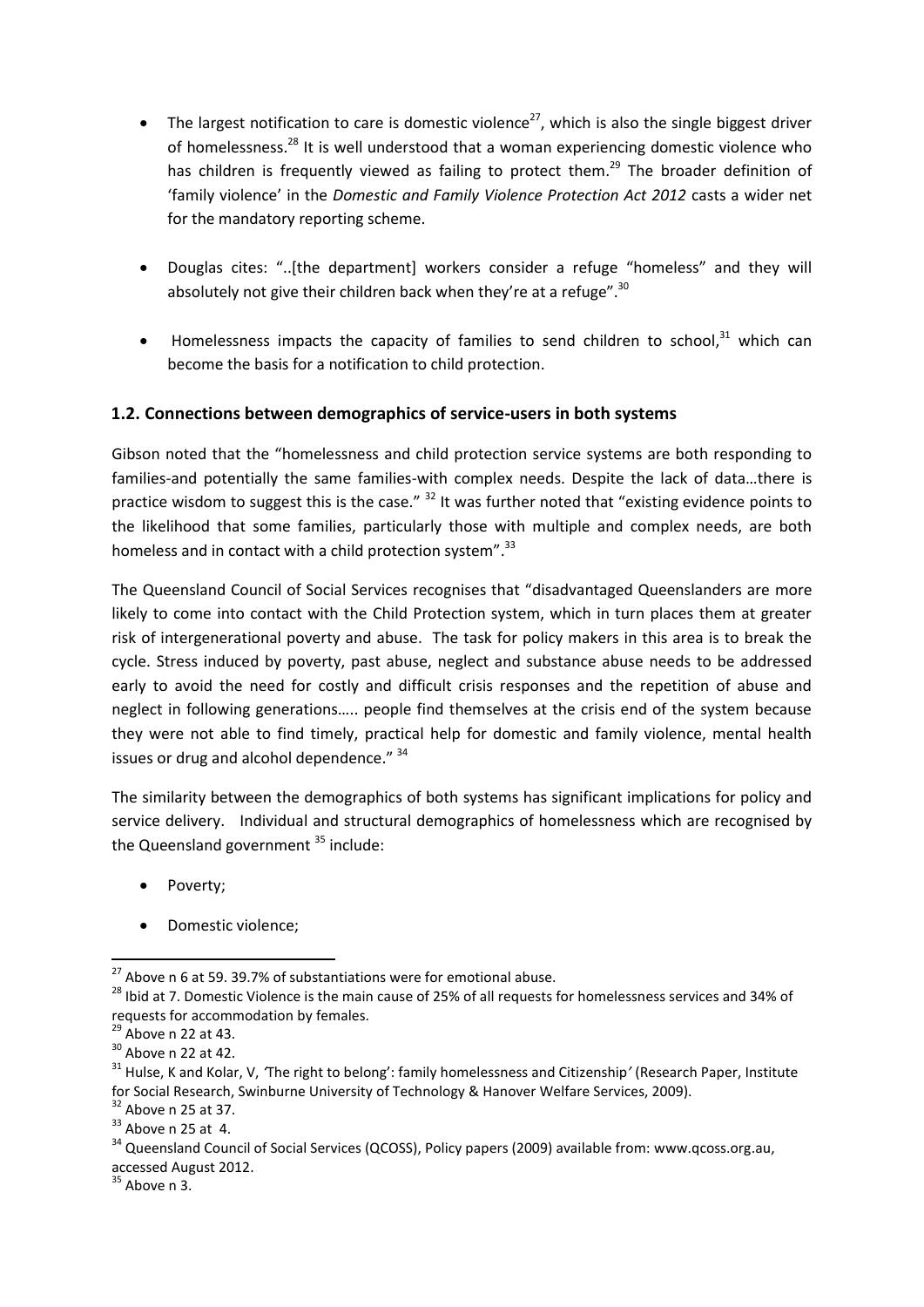- Lack of affordable housing;
- Aboriginal and Torres Strait Islander peoples;
- Drugs/Alcohol Abuse;
- Mental Illness;
- Institutional Care;
- Disability;
- Intellectual disability or impaired decision making capacity;
- From culturally and linguistically diverse backgrounds;
- Live in rural, regional or remote areas; and
- Lesbian, gay, bisexual, transgender or intersex.

QPILCH heard the child protection system described as "taking children off poor people"<sup>36</sup> with notifications where no actual abuse has occurred ("neglect-only") generating approximately 32.5% of notifications.<sup>37</sup> On this basis, it seems common-sense that these families are known to both systems in Queensland.

## **RECOMMENDATION 1: The Department provide family support when families are experiencing or at risk of homelessness, by:**

- a) Making assessments of children and families which explicitly reflect the connections between child protection and homelessness, and providing intensive family support where homelessness exists, is a genuine risk or would be created by the Department's actions.
- b) Making the above assessment at the time when a Child Concern Report or a Notification is made by the Department. Such an investment in disadvantaged families would address the overrepresentation of Aboriginal and Torres Strait Islander children (where there has been a 48.2% increase in the number of indigenous children subject to a Child Concern Report from 2008/9 to 2009/10 in Queensland<sup>38</sup>) and the "direct and fundamental relationship between our success in reducing child abuse and neglect on the one hand and reducing child and adult homelessness in Australia on the other".<sup>39</sup>

 $36$  Presentation to QPILCH, Name and date withheld (2012).

 $37$  Above n 6 at 39.

<sup>38</sup> Commission for Children and Young People and Child Guardian, *Child Guardian Report: Child Protection System 2009-10* (2011) at 68.

<sup>39</sup> Jamieson, K and Flatau, P, *The Child Protection System and Homelessness Prevention and Early Intervention Strategies* (2009) 22(2) Parity 15 at 15.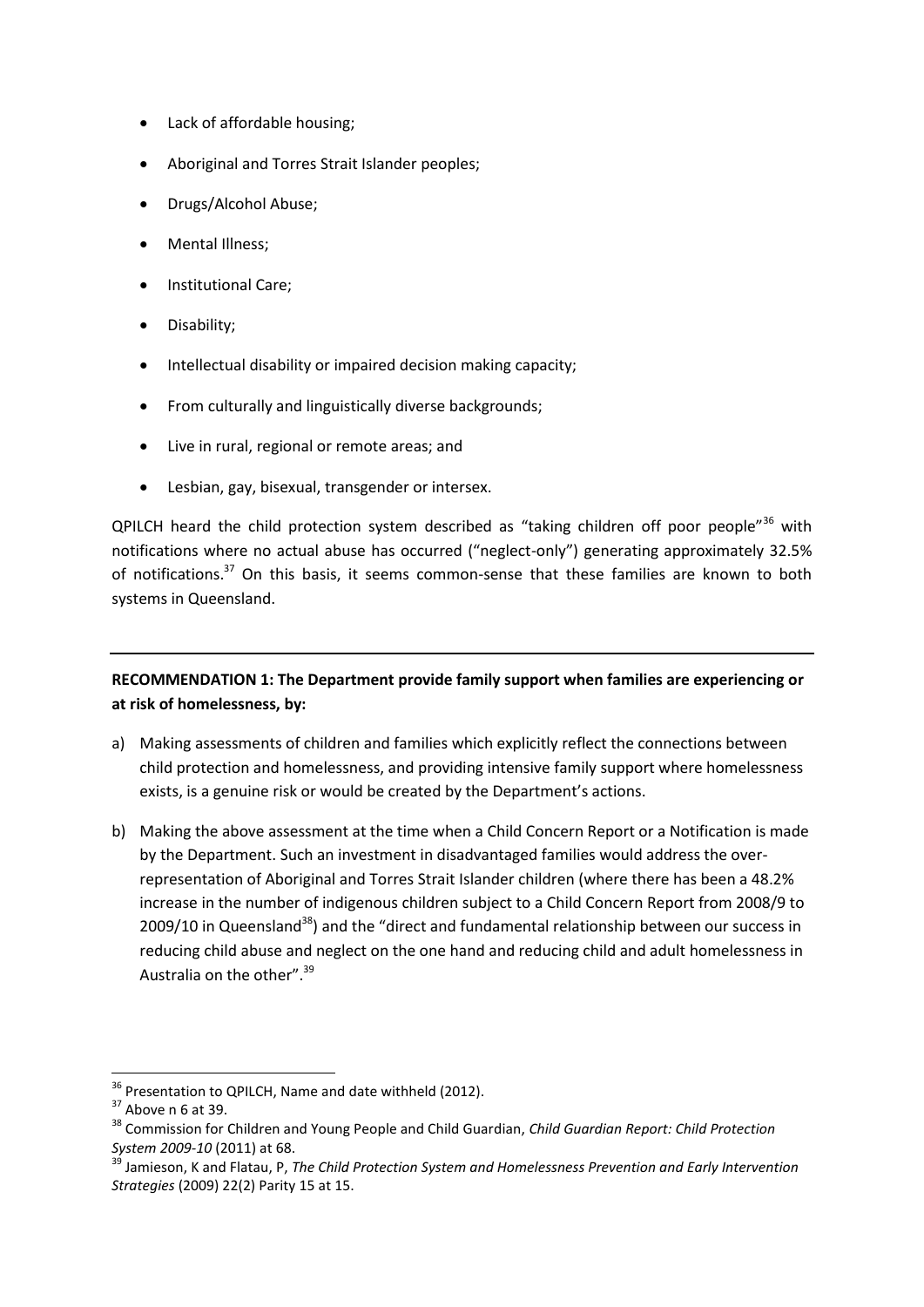- c) Strengthening the preference expressed in section 5B(c) of the *Child Protection Act 1999* (the Act)<sup>40</sup> that the "preferred way" of ensuring a child's well-being is "through supporting the family". Section 5B(d) invokes the responsibility of the State in the absence of a parent "able and willing to protect the child". The following qualification should be inserted: "with assistance or support". This would echo section 5B(j), which includes this qualification when considering appropriate placements.
- d) Including a provision similar to that in New South Wales legislation, which provides that where a child's needs are not met due to the poverty or disability of a parent, this cannot be the only reason for intervention.<sup>41</sup>

## **1.3. Disconnect in policy and practice between systems**

## **Best practice in homelessness system**

 $\overline{a}$ 

For over a decade, the homelessness system has developed an understanding of the structural causes of homelessness, and of the similarity in biographies of those who experience chronic homelessness. Accordingly, governments and agencies have removed stigmatising and punitive policy frameworks and replaced them with practice which acknowledges the needs of those in chronic disadvantage and the service frameworks that are most likely to generate successful outcomes for clients.<sup>42</sup>

Structural drivers such as lack of affordable housing, domestic violence and unsupported exits from institutions have been addressed with policy reform and service delivery that is:

- client-centred focussing on the individual circumstances of the client and providing flexible support for the duration of the homelessness until housing is sustained;
- Integrated, cross government and cross sector, with agencies collaborating within their specialties, to cover the multiple and intensive support needs of the client;
- provides clear, persistent and flexible pathways to access support, which recognise barriers to engagement without the simplistic view that people in disadvantage 'would get help if they wanted it';
- prioritises the housing needs of the client, as all other needs cannot be significantly addressed without housing;
- recognises the lived experience of the client, including the impacts of trauma and social exclusion; and
- committed to individuals permanently exiting homelessness.

 $^{40}$  The connection between support for families and the safety of the child is expressed in the Preamble and Article 5, 7 and 9, 3 and 12 of the *Convention on the Rights of the Child 1990* (United Nations), which is ratified by the general principles of the *Child Protection Act 1999* (Qld) at section 5B and in the Chief Executives functions at section 7.

<sup>41</sup> See *Children and Young Persons (Care and Protection) Act 1998* (NSW) at *s*ection 170(2).

<sup>42</sup> Above n 3; see also Department Of Families, Housing, Community Services and Indigenous Affairs, *The Road Home: The Australian Government White Paper on Homelessness* (2008), Queensland Government.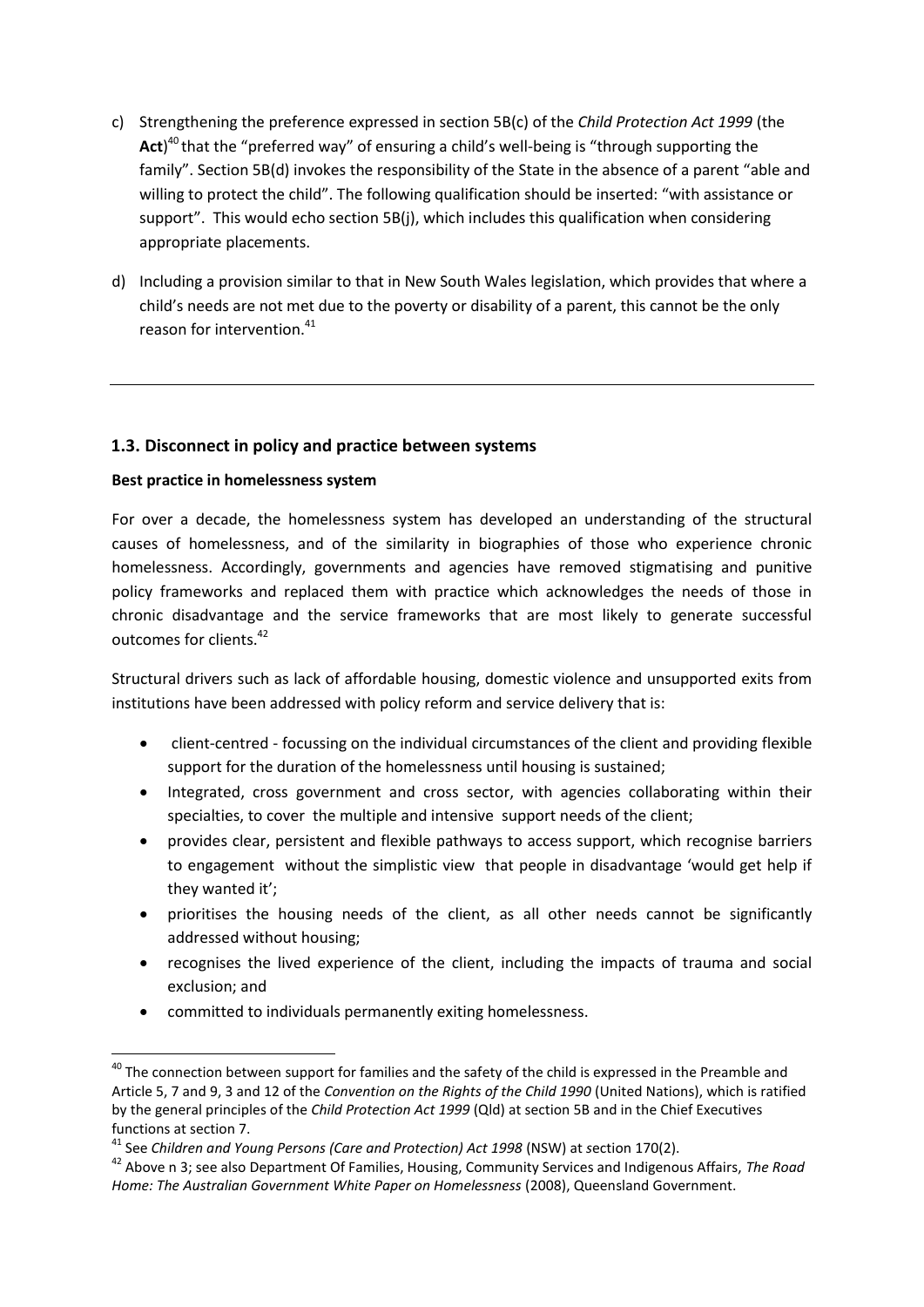As the prevalence of homelessness expands in the community<sup>43</sup> the challenges for homelessness services grow, nevertheless the above practices have seen the development of a system which is non-punitive, collaborative and ultimately cost-effective for the community, socially and economically. Entrenched homelessness can be solved for an individual or family, indicating that homeless people are not "hopeless cases".

#### **Cross sector and cross agency integrated support**

Integrated service delivery models operate at different points on a continuum of formality.

- The HPLC provides its legal services at locations where homeless people are accessing essential services.
- *Under 1 Roof* (**U1R**) is an innovative Brisbane response to homelessness. U1R is a loose consortium of homeless, housing and support community agencies operating in the Fortitude Valley area, which meet weekly to consider which agency can best meet the client's current needs. With the client's consent, appropriate, supported and individualised referrals are made.
- Homelessness Community Action Plans are a state-wide strategy,<sup>44</sup> bringing together businesses, community agencies and government to prioritise practical responses to ending homelessness in their local community.
- *Pathways to Protections* is a long-term crime prevention strategy in the Inala area which offered entry points to intensive family support from school counsellors, playgroups and community development strategies, based on the assumption that mobilising social resources to support children, families and their communities before problems emerge is more effective and cheaper than intervening when problems have become entrenched.<sup>45</sup>
- The Special Circumstances Court (recently defunded) connected defendants in the Brisbane Magistrates Court who are homeless to housing and support for mental illness, employment skills and substance abuse, whilst maintaining connections to and trust with the client. A similar court operates in Britain in the child protection system and is referred to in more detail at 2.3 of this submission.
- The Family Responsibilities Commission<sup>46</sup> in indigenous communities in north Queensland is at the most formal end of the spectrum of integrated responses.
- $\bullet$  We note the following example of integrated services from New South Wales:<sup>47</sup>

A mother of three children was depressed and not coping on her own after her partner was convicted and jailed for domestic violence offences. The [New South Wales Police Force Child Wellbeing Unit (CWU)] checked the Wellnet database for background information on the family. They found that there had been child protection reports about the 18-month-old baby not being brought in for scheduled health checks.

1

 $^{43}$  Above n 23. A growing demographic in homelessness is older, single women with careers in unskilled work who can no longer afford private rental.

<sup>44</sup> See: [http://www.communitydoor.org.au/homelessness-community-action-plans.](http://www.communitydoor.org.au/homelessness-community-action-plans)

<sup>45</sup> Homel R. et al, 'The Pathways to Prevention Project: The First Five Years, 1999-2004' (2006) Mission Australia and Griffith University.

<sup>&</sup>lt;sup>46</sup> See: [www.frcq.org.au.](http://www.frcq.org.au/)

<sup>47</sup> New South Wales Department of Families and Community Service, 'Keep them Safe' (Newsletter Issue 9, November 2010) available from: [http://www.keepthemsafe.nsw.gov.au/resources/kts/issue\\_nine,](http://www.keepthemsafe.nsw.gov.au/resources/kts/issue_nine) accessed September 2012.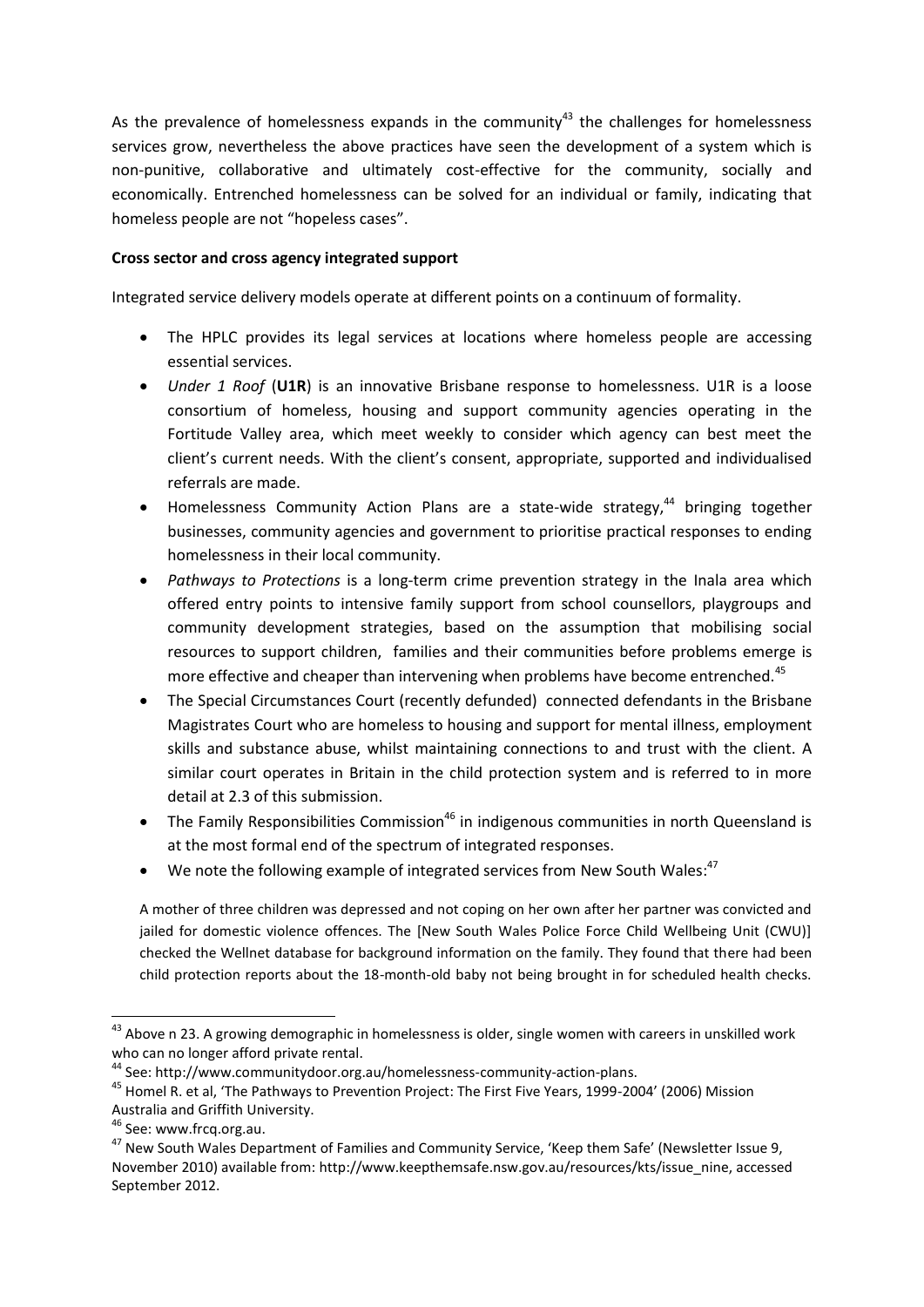The CWU contacted the Family Referral Service, which was able to work with the family and put the necessary support services in place. The five-year-old child is now back at school, the three-year-old, who had delayed speech because of the trauma of witnessing domestic violence, is now getting speech therapy and the baby is now meeting developmental milestones. Gary Groves, Police NSWPF CWU Director said, "I hope never to see that family in the statutory system but I can confidently say that without the changes that have occurred [under Keep Them Safe] that's exactly where they would have ended up."

#### **Invest in family support**

It is inefficient and counter-productive that integrated practices are not fostered in the child protection system, which sits in the same Department charged with responding to homelessness, and in all probability deals with the same families. The expenditure of the Department on Intensive family support services has halved from 2009/10 to 2010/11.<sup>48</sup>

The Helping Out Families and Referral for Active Intervention Initiatives are welcome, but insufficient to address the need, and unable to offer long-term support for stable housing outcomes. The enhanced availability of diversionary services in Victoria, and a focus on integrated family support services in New South Wales has seen a drop in the number of children entering out of home care in those states.<sup>49</sup>

Gibson suggests the following common features of effective child protection practices:

- strengths-based approach which are child focussed and family centred;
- case-management with a focus on the exit stage;
- brokerage funds are available for flexible and strategic support;
- suite of integrated services;
- address therapeutic issues, such as trauma and histories of violence;
- prioritise schooling;
- link to housing;
- culturally specific; and,
- ensures safety.<sup>50</sup>

Douglas<sup>51</sup> echoes this list and the reports of the Family Inclusion Network characterise practices which ignore the family as not truly child-centred. <sup>52</sup>

1

<sup>48</sup> Australian Institute of Family Studies, *The Economic Cost of Child Abuse and Neglect,* Australian Government (2012) at Table 5.

 $49$  Above n 6 at 103, 110; see also: Interim Review Plan: Keep them safe. A shared approach to child wellbeing a[t www.keepthemsafe.nsw.gov.au.](http://www.keepthemsafe.nsw.gov.au/)

<sup>&</sup>lt;sup>50</sup> Above n 25 at 38. It is significant that these practices, and the need for cross sector integration, are echoed in the "best practice" list for addressing indigenous over-representation posited by Libesman, T, 'Child welfare approaches for indigenous communities: International perspectives' (National Child Protection Clearinghouse Issue No. 20, 2004) Australian Institute of Family Studies.

 $51$  Above n 22.

<sup>52</sup> Above n 22; also see: Crime and Misconduct Commission, *Protecting Children: an inquiry into abuse of children in foster care* (January 2004) at Recommendations 4.2 and 4.3. These were reviewed in Crime and Misconduct Commission, 'Reforming Child Protection: A review of the implementation of recommendations contained in the CMC's *Protecting children* report' (June 2007) Queensland Government at 5.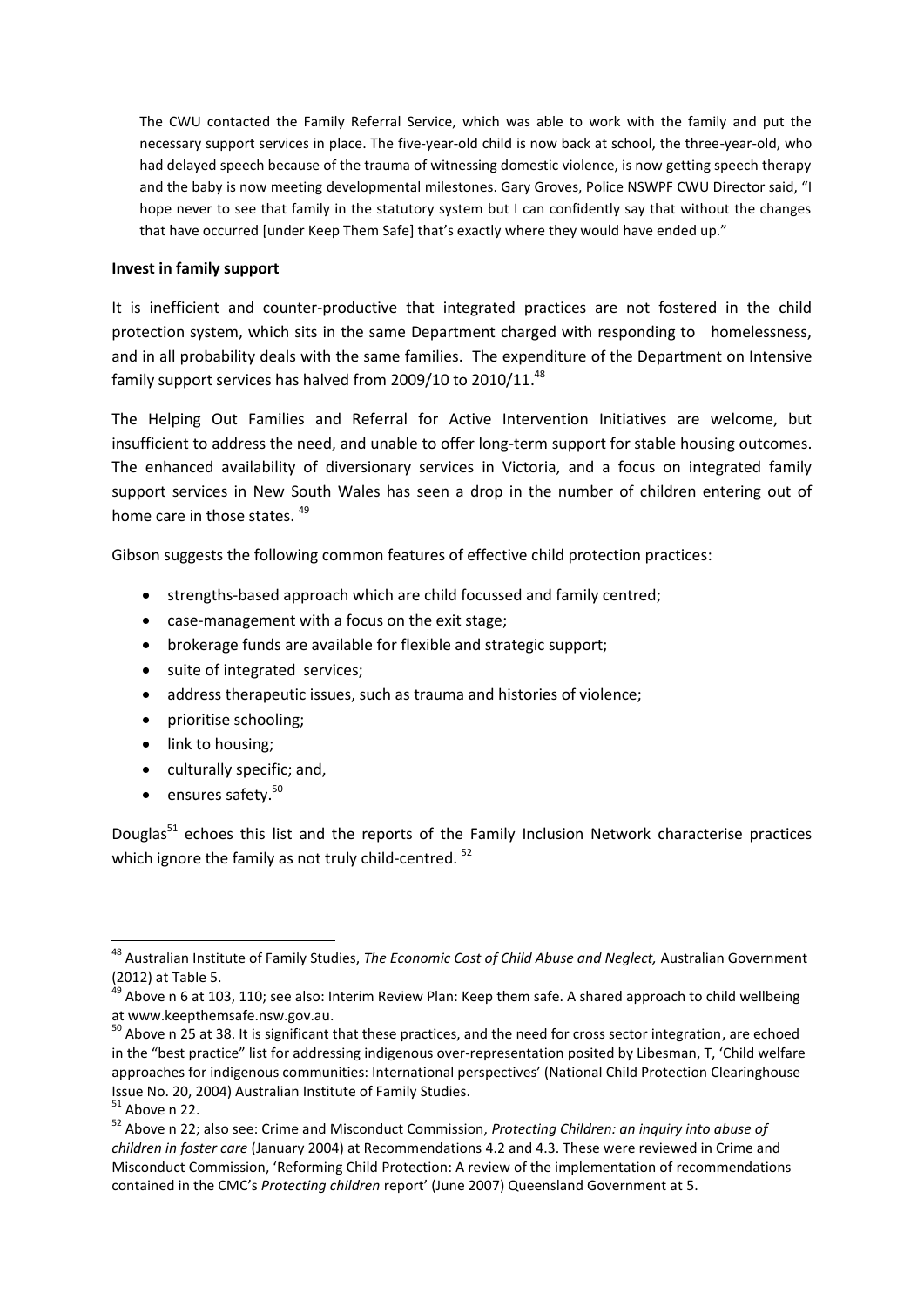Recommendation 5.15 and 5.16 of the CMC's *Protecting Children Report* 2004<sup>53</sup> provided "that child-centred casework and… parental support be vested in different staff members" because it was cost effective , could reduce notifications, would reduce pressure on caseworkers and due to the potential conflict between the two functions. The 2007 CMC review of the reforms<sup>54</sup> was unable to say whether the separation of the roles was occurring in practice, and the examples contained in the three reports of the Family Inclusion Network would suggest it does not. Fostering collaborative, cross sector and cross agency responses to high needs families is an important strategy to address the concerns highlighted in this recommendation.

Tilbury suggests that the main driver of high numbers of children in care is not point of entry issues but longer time spent in the system, reflecting the lack of family support available after orders are made, which would support appropriate reunifications. <sup>55</sup>

The HPLC is considering a range of pro bono advocacy options targeted at families connected to the child protection system to address legal issues arising from debt and insecure housing.

## **RECOMMENDATION 2: The Department provide family support which reflects the characteristics of disadvantage, by:**

- a) Employing evidence-based, effective strategies to engage and persist with parents who are considered neither "able nor willing", mindful of the characteristics of disadvantage and the barriers to engagement. This requires policy recognition that disadvantaged families have multiple, complex needs and that protective concerns will rarely be addressed without support. Family support must be resourced and accessible at all points of the protective spectrum - prevention and early intervention strategies, as well as to facilitate contact, reunification and transition from care. Family support which is robust, timely, independent, flexible and integrated would provide balance to the investigative regime of the Department, and address child safety concerns, such as inadequate housing, lack of parenting skills, substance abuse and domestic violence.
- b) Connecting intensive family support to an explicit right to housing and to the support necessary to sustain that housing.<sup>56</sup>
- c) Providing intensive family support whenever at-birth removals are contemplated by the Department. Sufficient resources to enable mothers and infants to be housed, supported

 $54$  Ibid.

 $\overline{a}$ 

<sup>53</sup>Crime and Misconduct Commission, *Protecting Children: an inquiry into abuse of children in foster care* (January 2004) at Recommendations 4.2 and 4.3. These were reviewed in Crime and Misconduct Commission, 'Reforming Child Protection: A review of the implementation of recommendations contained in the CMC's *Protecting children* report' (June 2007) Queensland Government at 5.

<sup>55</sup> Tilbury C, 'A "stock and flow" analysis of Australian child protection data', (2009) 4(2) *Communities, Children and Families Australia* at 9.

<sup>&</sup>lt;sup>56</sup> Adequate and appropriate housing along with support services that address non-housing needs is critical to preventing future episodes of homelessness. Location is also important to sustaining tenancies and preventing homelessness as access to familiar services and social networks can reduce social isolation for people. For further discussion see: Australian Housing and Urban Research Institute (AHURI), 'Homelessness and Housing' (2012) available from[: http://www.ahuri.edu.au/themes/homelessness1/](http://www.ahuri.edu.au/themes/homelessness1/) (accessed September 2012).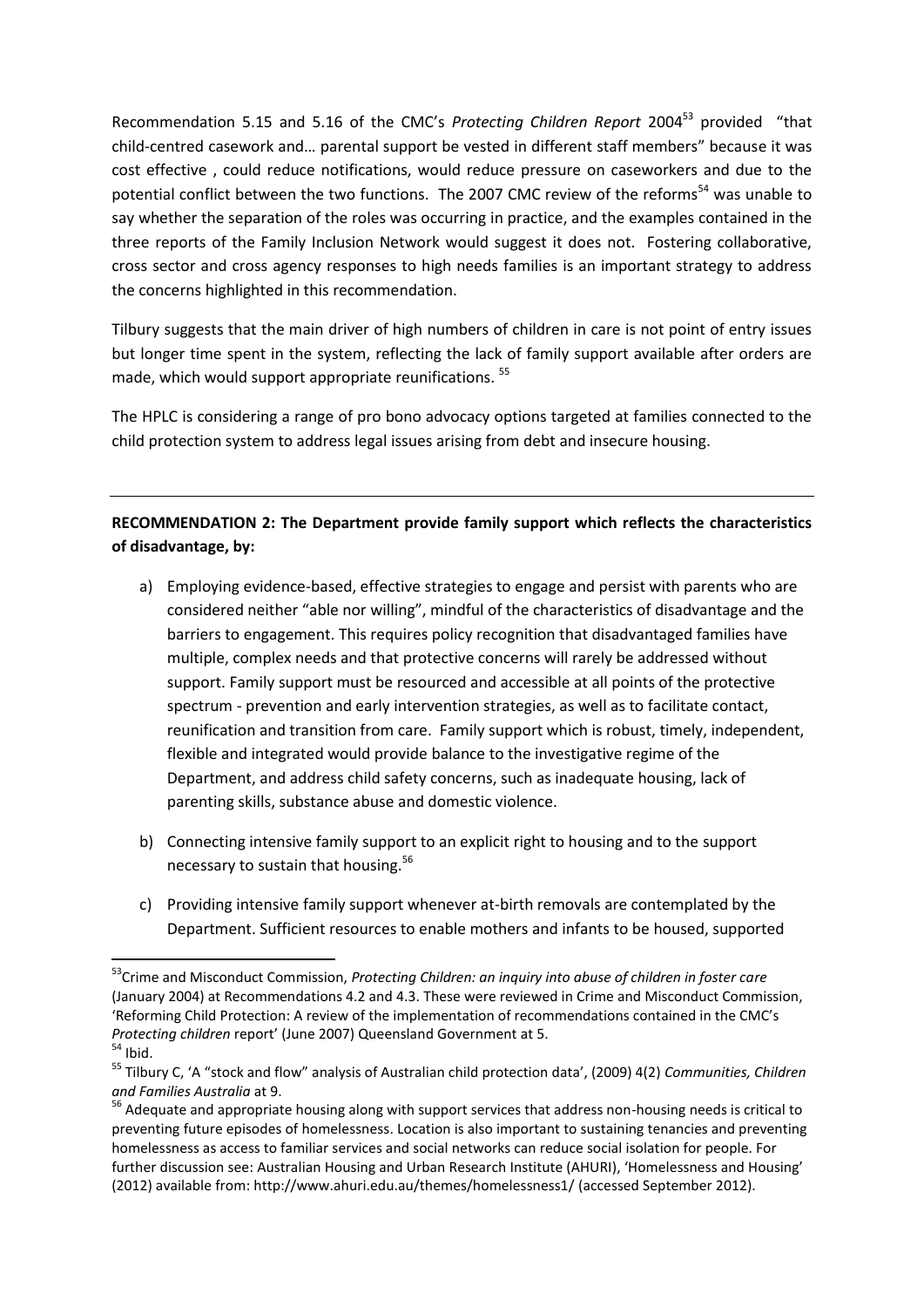and supervised (while investigations take place, and where no appropriate kin are located) should be a priority.<sup>57</sup>

## **RECOMMENDATION 3: The Department invest in cross-sector and cross-government collaboration, by:**

- a) Recognising that no single agency or department can provide the necessary level of support state-wide; however government investment to assist services (government and nongovernment) to integrate and collaborate at the client level is an efficient and effective use of resources.
- b) Implementing the recommendations of the Family Inclusion Network,  $58$  and funding this network to continue supporting collaborative practice and to hear from families with experience of the system.
- c) Developing connection at a service delivery level between the Department's homelessness services and child protection services, so that when working with the same families, integrated strategies are employed. This would complement the multi-agency coordination created by the Crime and Misconduct Commission 2004 Report which is at a Director-General/Child Safety Director level.<sup>59</sup>

## **1.4. Transition from care concerns**

Outcomes for children in care, as outlined below, suggest that the State often fails as 'parent', and international covenants which protect the family life of children $60$  are an acknowledgement that outof-home placements are intrinsically problematic.

Department officers use a standardised decision making tool to assess the risk of remaining with their family. A clearer picture might emerge of the financial and social benefit of responding more supportively to families, if Department officers were required to simultaneously consider the likely outcomes in Queensland of removing a child into care<sup>61</sup>:

1

<sup>&</sup>lt;sup>57</sup> The Sustained Health Home Visiting scheme in NSW is an alternative response to high needs families in pregnancy. See: New South Wales Government, 'Expanded Services' (2012) available from: http://www.keepthemsafe.nsw.gov.au/v1/new\_systems\_and\_services/expanded\_services, accessed

September 2012.

<sup>58</sup> Above n 18.

<sup>59</sup> Above n 53.

 $60$  Above n 40.

 $61$  These risks are all increased for children who are Aboriginal and Torres Strait Islander, who have poorer outcomes the longer they are in care. See above n 5 and above n 38; Combined Voices campaign materials at [www.combinedvoices.org.au;](http://www.combinedvoices.org.au/) and Aboriginal and Torres Strait Islander Child Safety Task Force, *Together Keeping Our Children Safe and Well* (2010)., available from:

[http://www.qcoss.org.au/sites/default/files/Together%20Comprehensive%20Plan%20FINAL.pdf,](http://www.qcoss.org.au/sites/default/files/Together%20Comprehensive%20Plan%20FINAL.pdf) accessed September 2012.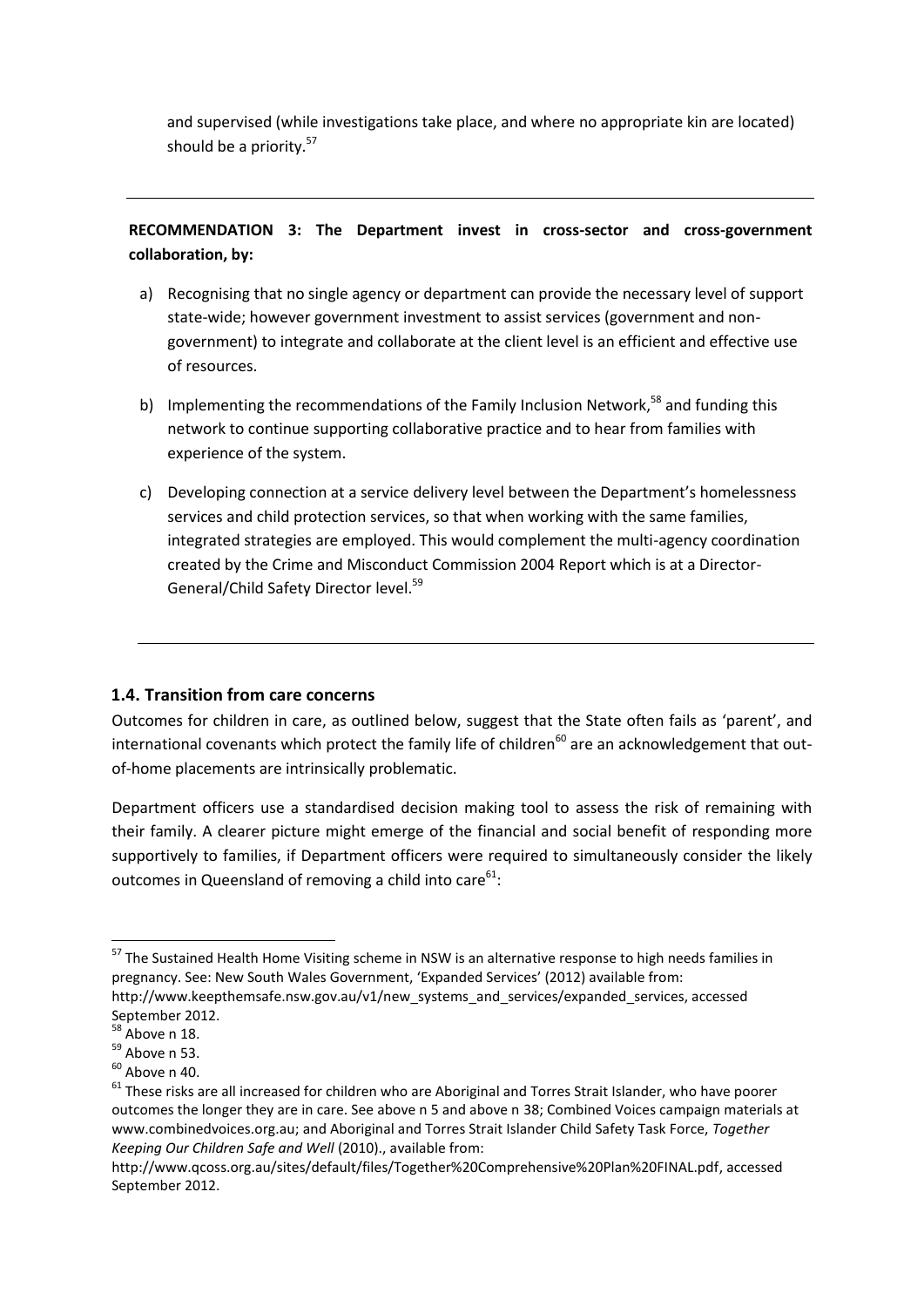- *Unemployment*: 34.2% of Queensland children in care who completed Grade 12 were neither learning nor earning.<sup>62</sup>
- Experiencing homelessness: 34.7%- 88%.<sup>63</sup> These figures are from national or small study research.
- *Having multiple care placements*: 22% of Queensland children in care had more than five placements.<sup>64</sup> 32 of 77 young people who had transitioned from care had experienced 11 or more placements, with 16 experiencing 21 or more placements.<sup>65</sup>
- *Involvement with juvenile justice system*: 65% of children in the Queensland youth justice system were known to the child protection system.<sup>66</sup>
- *Not achieving national minimum standards for Year 9*: Reading-48 %, Writing 50%, Numeracy-32%.<sup>67</sup>
- *Running away from "home*": 7% of 10-14 year olds and 11% of 15-17 year olds permanently abscond or "self-place" from care in Queensland. 68
- *Not being placed in a home-based environment*: 14% of Queensland children in care are not in a family home.<sup>69</sup>
- *Poor transition to independence*: 53% of Queensland children in care had no transition from care plan or had not participated in the creation of the plan.<sup>70</sup>
- *Problematic reconnection to family of origin after care:* 33% of Australian children in care return to families with unresolved, entrenched issues.<sup>71</sup>
- *Experiencing a protective issue as a result of the care:* 15.6% of all Queensland children in care experienced a protective concern sufficient to generate a Matter of Concern Report or a Child Placement Concern Report back to the Department.<sup>72</sup>

"Separating children from their families (via removal into care or the eligibility policies of a refuge/shelter) appears frequently to lead to negative consequences for the children involved and also, potentially, for their future children." 73

1

- $70$  Above n 38 at 83.
- $71$  Above n 9.
- $72$  Above n 5 at 93.
- $73$  Above n 25.

 $62$  Above n 8, 85.

<sup>&</sup>lt;sup>63</sup> See this submission at page 7.

<sup>&</sup>lt;sup>64</sup> Above n 38 at 8, 35.

 $65$  Above n 9 at 27.

<sup>66</sup> Above n 38 at 86.This includes those subject to a child concern report, notification or substantiation at any time.

 $67$  Above n 5 at 95. These figures are based on Queensland children in care for two or more years.

<sup>68</sup> Above n 38 at 36.

 $69$  Ibid at 39.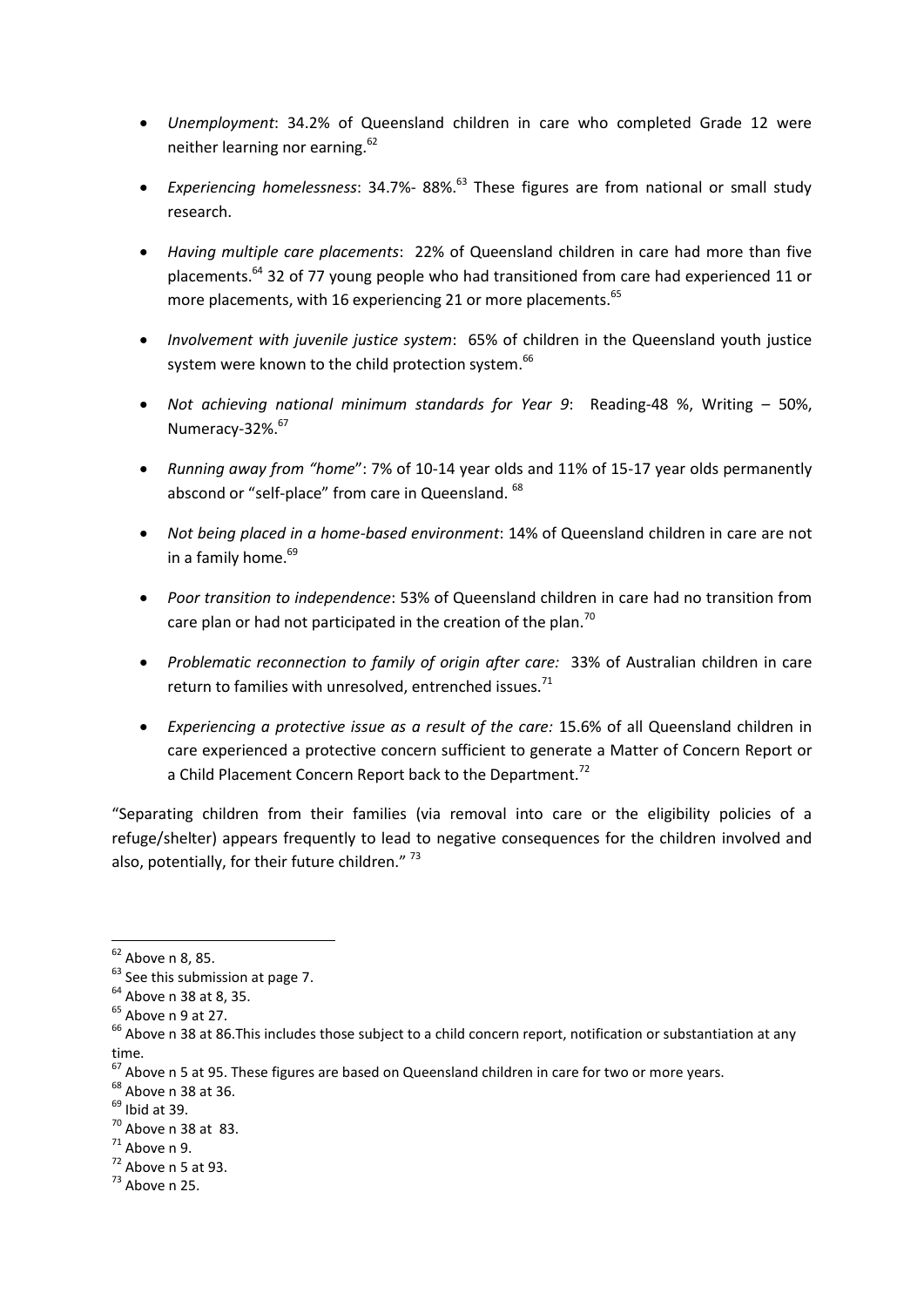Robinson suggests that the "crux of vulnerability for those who become homeless…is the lack of an experience of being precious to intimate carers as a child."74

Johnson (2011) suggests that "young people who are placed in the Child Protection system are caught in a double bind - in addition to trauma they have experienced at home, being separated from their biological family and placed in Child Protection is an equally traumatic event. Worse still, while being placed in Child Protection may provide short-term safety, longer term harm may result when placements are unstable, which is common in Child Protection systems across Australia….longterm homelessness is anything but a random occurrence….The way young people make sense of the materially depleted and traumatic conditions that characterise their lives, often establishes patterns of behaviour ...for years."<sup>75</sup>

## **Housing-based responses to transition from care issues**

Best practice responses to homelessness in a international context have identified the five most effective policies to end homelessness, of which two are: "no one leaving an institution without housing options" and " no young people becoming homeless as a result of transition to independent living ".<sup>76</sup>

The AHURI Report *Pathways from out-of-home care* argues for the following two strategies to improve housing outcomes for care leavers:

- 1. *National standards*: where governments acknowledge their responsibility to young people as their corporate parent and plan a transition period where young people receive a joinedup approach across government agencies and policies, with strong linkages to drug and alcohol services, health services and employment/training services.
- 2. *Improved access to housing:* A no discharge policy into temporary or inappropriate accommodation, partnerships between leaving care services and housing associations and supervised apartments, and a Secure Tenancy Guarantee Scheme, which is a rental subsidy proposed for to care leavers.<sup>77</sup>

As there are only 1165 young people in care over 15 years old in Queensland,<sup>78</sup> and only 527 of those discharged from care in 2010/11 were 15-17 years old, $^{79}$  it is surely affordable to provide these young people with a premium transition service that will assist them to become contributing adults.

The Queensland Youth Housing Coalition in partnership with other agencies developed a housing proposal which reflects the strategies above and is cost-neutral for government. The (currently

<sup>74</sup> Robinson C, 'Rough Living: Surviving Violence and Homelessness' (2010),Public Interest Advocacy Centre and UTS Shopfront at 28.

 $75$  Above n 13 at 10.

<sup>76</sup> FEANTSA, *Ending Homelessness: A Handbook for Policy Makers* (2012) available from:

[http://www.feantsa.org/code/en/pg.asp?Page=1105,](http://www.feantsa.org/code/en/pg.asp?Page=1105) accessed September 2012.

 $77$  Above n 13 at 4-7.

 $78$  Above n 38 at 83.

 $79$  Above n 6 at 67.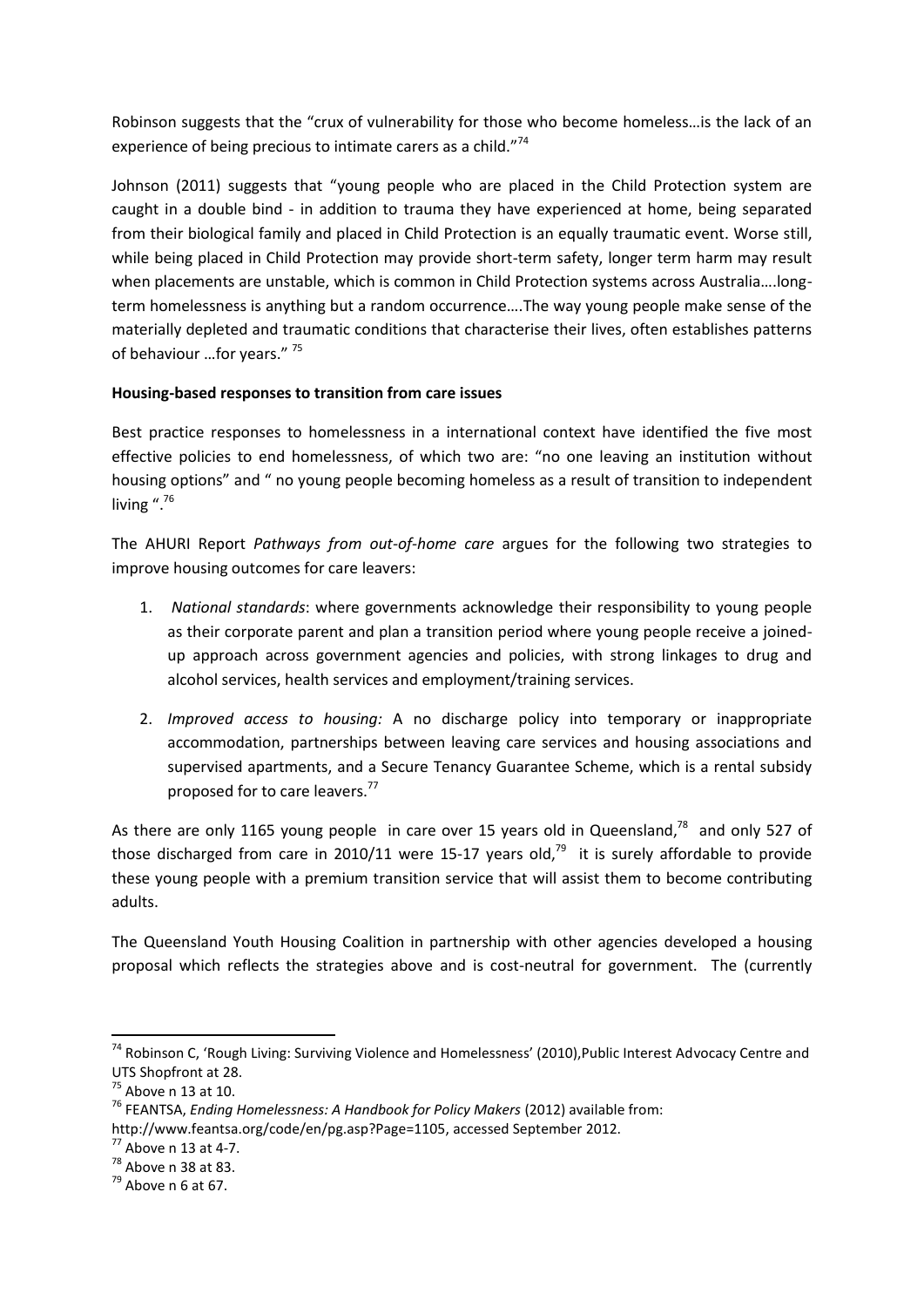unfunded) pilot aims to permanently house and support 30 young people.<sup>80</sup> Collaborative proposals such as this should be encouraged and resourced.

The Youth Housing and Reintegration Service (YHARS), designed by the Department to offer access to housing and support for young people transitioning from care to was criticised by a number of agencies we consulted with, as being well-intentioned, but inaccessible for most young people, and not connected to the experienced youth housing and support providers in the sector.

Based on the value given to mentoring programs by young people with an experience of care $^{81}$ , the HPLC is currently developing a scheme to provide pro bono legal navigators to young people transitioning from care. Trained volunteer lawyers will act as a consistent contact point for the legal needs of vulnerable young people, such as housing, debt, crime. *Create* and *Peakcare* are partnering with the HPLC to deliver this new service, subject to funding.

## **RECOMMENDATION 4: The Department address homelessness arising from transition from care, by:**

- a) Enacting the principles and minimum standards for supporting young people transitioning from care, recommended in the AHURI report Pathways from out-ofhome care.<sup>82</sup>
- b) The Youth Housing and Reintegration Service (**YHARS**) be redesigned in consultation with youth agencies, such as the Create Foundation, Youth Housing Coalition, Brisbane Youth Service, Youth Advocacy Centre and Legal Aid Queensland to better integrate with existing.
- c) A Secure Housing Guarantee housing subsidy be created for care-leavers, in accordance with the principles of the AHURI report.
- d) Cost-neutral housing developments for care leavers, such as that proposed by Queensland Youth Housing Coalition, in partnership with other agencies be supported and resourced.<sup>83</sup>
- e) Prioritising and resourcing the solutions offered by young people with an experience of care, in the CREATE Foundation report *What's the Answer?*<sup>84</sup>

 $80$  Above n 13.

<sup>&</sup>lt;sup>81</sup> CREATE Project Team, 'What's the Answer?' (Project paper, CREATE Foundation Ltd November 2010) at 14-19, 48 and 49.

 $82$  Above n 9 at 5.

<sup>83</sup> For details of this proposal, contact Queensland Youth Housing Coalition or visi[t www.qyhc.org.au.](http://www.qyhc.org.au/)

<sup>&</sup>lt;sup>84</sup> CREATE Project Team, 'What's the Answer?' (Project paper, CREATE Foundation Ltd November 2010).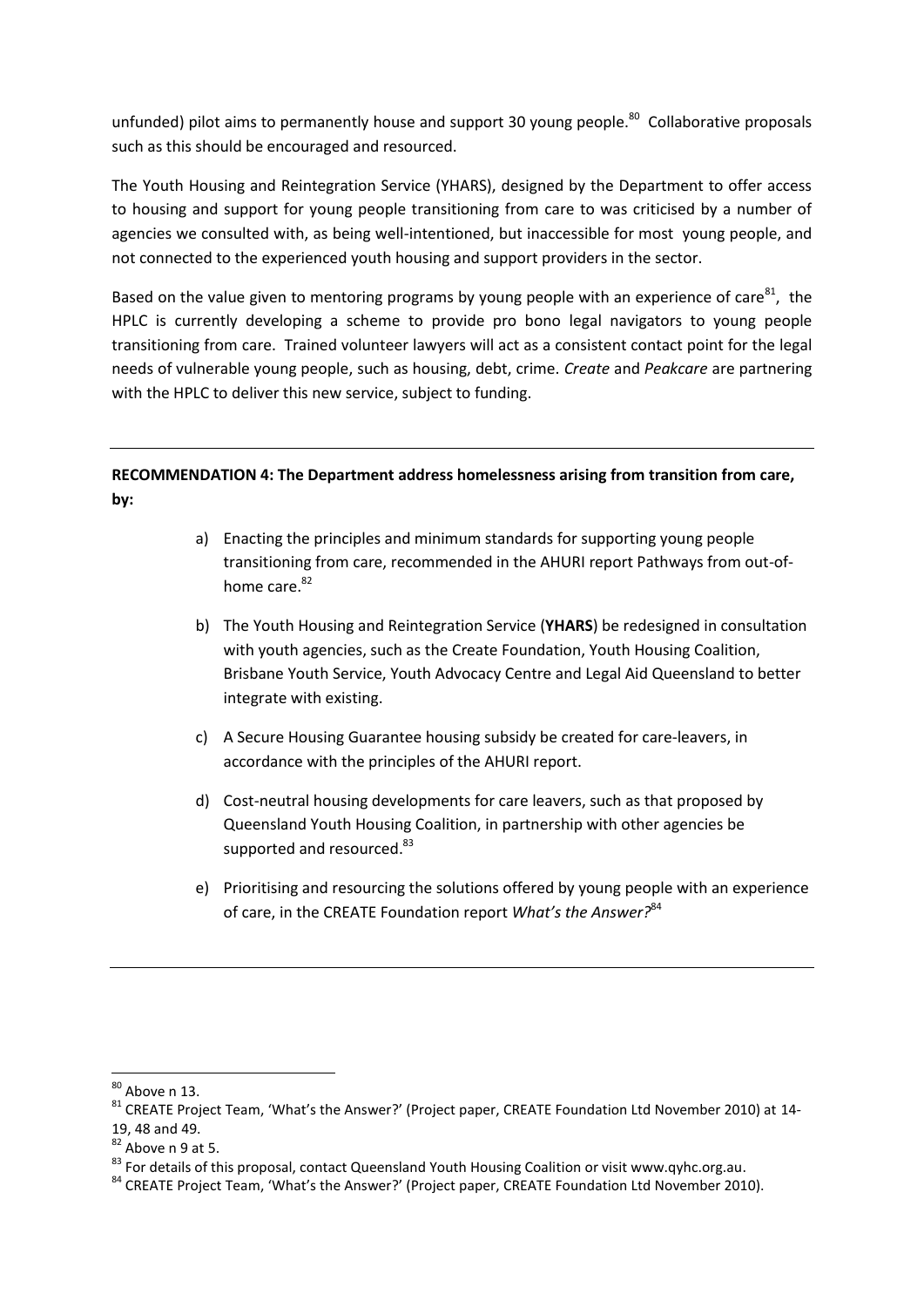## **2. DECISION-MAKING, COURT AND TRIBUNAL PROCESSES**

QPILCH is concerned about the lack of recognition in child protection legal processes of the realities of disadvantage for some Queensland families, and about the inappropriateness of a legal system that is simultaneously adversarial but under-funded and under-scrutinised.

The presentation of Walsh and Douglas to the Australian Institute of Judicial Administration on child protection and procedural fairness<sup>85</sup> confirmed the need for reform in the system. They suggested both more collaborative, non-court mechanisms and more rigour in procedure, calling for all decisions to be made by an independent decision-maker, all decisions to be subject to review and access to legal assistance for all participants.

The HPLC considered presentations from Legal Aid and Community Legal Centre practitioners and relevant research, which indicated that families involved in child protection proceedings are:

- stressed (given that their children are not with them and their parenting is being scrutinised);
- unlikely to have skills that will assist them to navigate the court process;
- faced with a legal adversary that is highly resourced to advance its argument;
- often unable to access legal assistance. Legal Aid grants are not available for all parents at all stages of the court proceedings;
- Required to cooperate with the department in order to maintain contact with their children and address family issues (where family support is provided) and yet not disclose information that may be prejudicial to them. Often the family are not even aware of the specifics of the allegations of harm for some months;
- Likely to be disengaged when their rights to participation, family life protections and natural justice have already been displaced, ostensibly in the name of "the child's best interests";
- Not protected by a body of case-law responses to statutory definitions (until recently); and,
- Subject to non-independent decision makers and processes.

In a field where so many fundamental rights are in potential conflict  $-$  the right to participate, natural justice, the rights of children, the rights of families, pregnant women, rights attaching to indigenous peoples and people with a disability – the need for rigorous procedures is of fundamental importance. We make the following observations:

## **2.1 Alternative Dispute Resolution**

Family Group Conferencing was incorporated into Queensland practice as a potentially powerful restorative justice model to enable families to consider and ne agents in solving their problems. However a number of practice distinctions have diluted its efficacy considerably. Problems include:

 no requirement for a genuinely independent and impartial convenor. Convenors may be drawn from within department staff and may have been involved in prior investigations of the family, or sit at a desk near the current investigators or caseworkers.

**<sup>.</sup>** <sup>85</sup> Available from: [http://www.aija.org.au/Child%20Protection%202011/Presentations/Walsh&Douglas.pdf,](http://www.aija.org.au/Child%20Protection%202011/Presentations/Walsh&Douglas.pdf) accessed September 2012.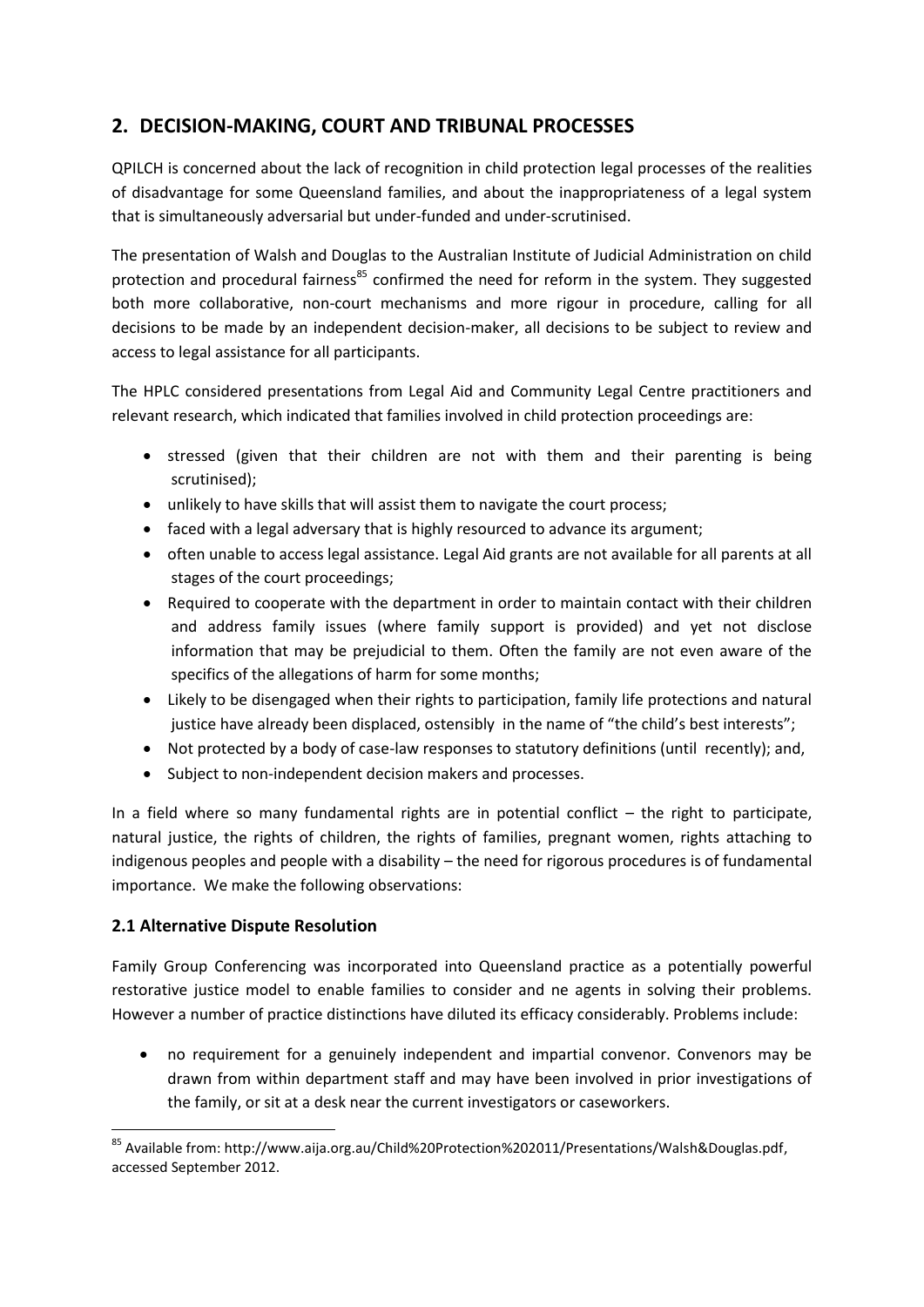- relevant family members may not be invited to attend.
- no provision for "family time" which enables robust problem-solving and engages the family in taking responsibility for their children.<sup>86</sup>. The only convenor in Queensland of family group meetings which follow the original and successful model is Logan Youth and Family Services. This service was evaluated in 2008 and consistently offers positives outcomes for the families involved.<sup>87</sup>

New South Wales has launched a range of Alternative Dispute Resolution processes for children's matters, including Family Group conferencing run by an independent facilitator and involving extended families, external mediation services for some child protection matters and Dispute Resolution Conferences for matters in court, facilitated by specially Children's registrars.<sup>88</sup>

## **2.2 Family Drug and Alcohol Court**

The Family Drug and Alcohol Court (FDAC) is a diversion court in Britain for parents in care proceedings with substance misuse issues. It has operated since 2008 and was evaluated in 2011.<sup>89</sup> The evaluation found that a high number of parents were enabled to remain with their children (39% compared with 21% of non-FDAC parents), and that where alternative placement was necessary, this was achieved rapidly. Other issues such as mental health, housing and domestic violence were addressed, and FDAC parents were linked earlier and longer to substance abuse services. The programme delivered net savings as there was no need for independent expert evidence, hearings were shorter with fewer lawyers involved, and there were 50% less out of home placements.

Having a new child was a key motivation for participants to engage, which should be considered relevant to the process of at-birth removals in Queensland.

## **2.3 Internal review mechanisms and tribunal processes**

The Self Representation Service has assisted 20 people seeking to review decisions made by the Department since the Service commenced operation in January 2010.<sup>90</sup> Drawing on its experiences of assisting these clients, the Service notes the following in relation to the internal and external processes of review available to those who have been aggrieved by a decision of the Department.

## **Children in care not accessing external review**

The people who have sought assistance from the Service are either parents or carers of children in care. No child has sought assistance from the Service to review a decision by the Department relating to a child's placement with a particular carer or contact with members of their families. This is despite efforts on the Service's part to promote the assistance available to agencies which

<sup>1</sup>  $86$  Ibid.

<sup>87</sup> Thomson J, *Evaluation report: Family Group Conferencing Program*: Youth and Family Service (Logan City) Inc. (June 2008) and Webber, J, Presentation regarding Family Group Conferencing YFS (May 2012).

<sup>&</sup>lt;sup>88</sup> New South Wales Department of Families and Community Service, 'Keep them Safe' (Newsletter Issue 8, July 2010) available from[: http://www.keepthemsafe.nsw.gov.au,](http://www.keepthemsafe.nsw.gov.au/) accessed September 2012.

<sup>89</sup> The Family Drug and Alcohol Court (FDAC) Evaluation project - Final Report, FDAC Research Team Brunel University (May 2011) Brunel University London.

 $90$  Child protection is just one of a number of areas within the Service's scope of assistance. 457 people have received assistance from the Service since its commencement in January 2010.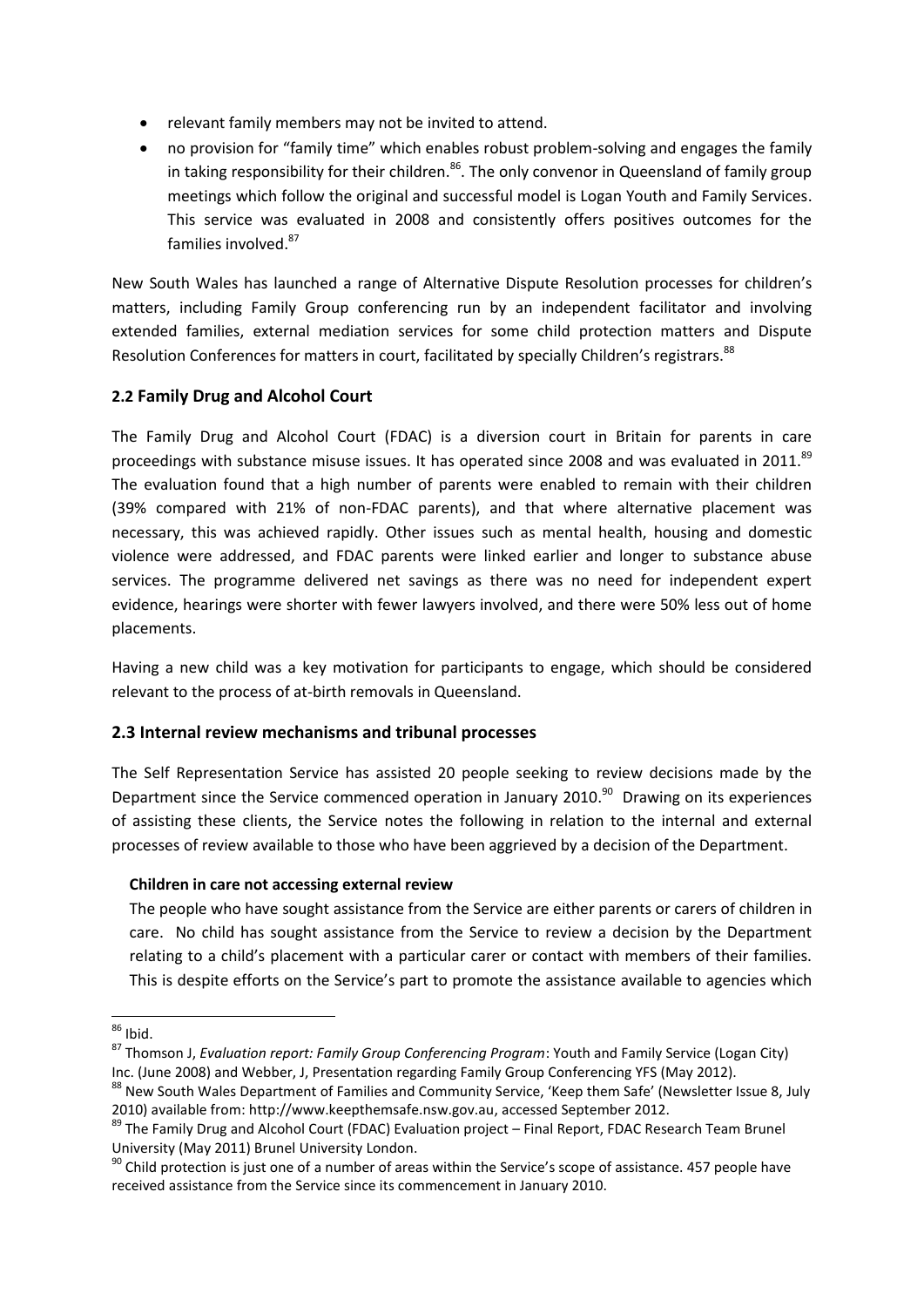come into contact with children in care. The fact that children are not seeking assistance to review decisions which impact them suggests that children are either not aware of their rights to seek review, or if they are aware, they do not know the process by which they can seek review or who may be able to help them navigate that process. We understand other child protection practitioners and QCAT are cognisant of this issue, particularly as it paints a different picture to that which existed during the time of the Children Services Tribunal.

#### **Limited appointment of separate representatives**

Section 99Q of the *Child Protection Act 1999* (Qld) provides that QCAT must consider whether it would be in a child's best interests for that child to be separately represented in review proceedings, and if so, QCAT must order that the child be appointed a separate representative. In all cases in which the Self Representation Service has provided assistance, including cases where what amounts to a child's best interests is hotly contested and a request has been put forward for the appointment of a separate representative, no separate representatives have been appointed. We are uncertain as to the cause of this outcome, but understand that the limited funding available to secure legal representatives to fulfil the role of separate representative may be a contributory factor.

#### **External review proceedings commenced out of necessity**

Poor decisions by the Department, particularly decisions in relation to contact arrangements, occupy an unwarranted amount of QCAT's time. Proceedings to review such decisions which are commenced in QCAT by aggrieved parents or carers, after those parents or carers have sought to resolve their concerns with the Department to no avail, involve significant resources through the various stages of the QCAT review process.

Frequently, such proceedings do not progress to a final hearing, and the filing of review proceedings by a frustrated parent or carer acts to persuade the Department to reconsider the decision the subject of the review. This often occurs at the compulsory conference stage of proceedings after significant resources have been expended; with QCAT becoming a mechanism to encourage the Department to make decisions which it ought to have made in the first instance or after consultation with the parent or carer.

In a case we witnessed which progressed to a final hearing, the Department recognised its erroneous decision making and reversed its decision after being questioned by QCAT members about the veracity of the decision. The aggrieved parent then withdrew their review application, as the decision which was the subject of the review no longer stood. Although this achieved a resolution of the matter for the parent concerned, it was a resolution which was achieved at significant expense, which did not hold the Department accountable for its erroneous decisionmaking, and which did not result in the development of any precedent which may be drawn upon to guide the Department, QCAT, and applicants who have commenced review proceedings about what is good decision-making process. We understand the motivation for such an approach is non-adversarial resolution of matters where an ongoing relationship between the parent and/or carer and the Department is important. However, the value of formal decisions, which can have a normative effect on decision makers, is lost.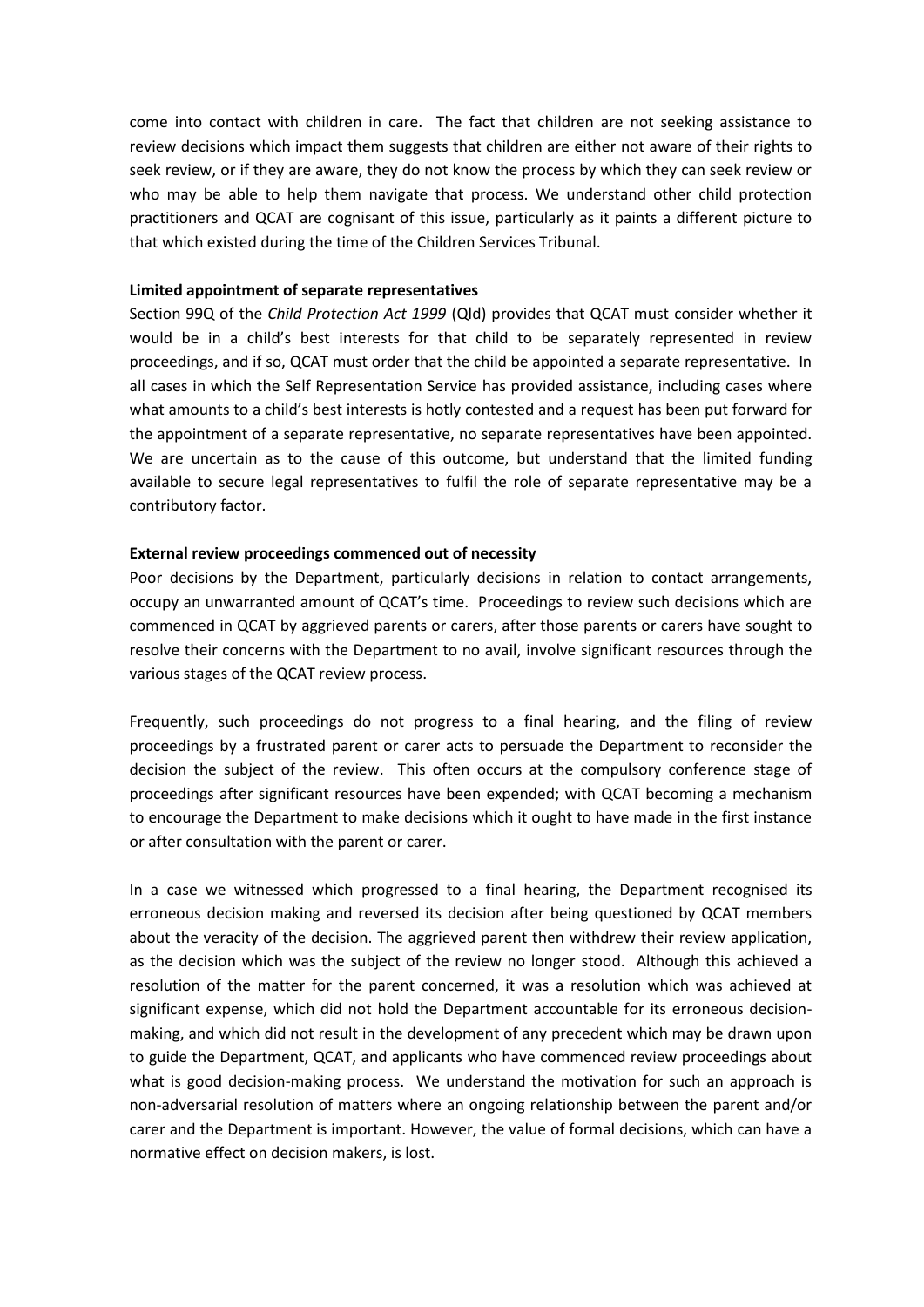#### **Questionable utility of internal review mechanisms**

When the Department notifies a person of a decision, it provides that person with options if they disagree with the decision. These options are:

- Contacting the decision maker to arrange a meeting to discuss the person's concerns;
- Requesting an internal review of the decision by a senior Departmental officer; and
- Requesting an external review by QCAT.

Our experience reflects that of our colleagues in that the complaint and internal review mechanisms do not appear to present meaningful or consultative options to people aggrieved by decisions of the Department.

By way of example, in a recent case where we actively encouraged pursuit of an internal review by parents aggrieved by a decision of the Department to cease all contact between the parents and their children, the outcome of the review was a production of a report, which reiterated points relied upon, without any consideration of the concerns raised by the parents. We are now assisting the parents to pursue an external review of the decision through QCAT.

Further, although it does not appear that the options available to a person aggrieved by a decision of the Department are exclusive of each other, a recent decision of QCAT has suggested that when a person aggrieved by a decision pursues an internal review of that decision, that is the final recourse for that person. We have taken steps to obtain clarity on this point from QCAT.

## **RECOMMENDATION 5: Improve court and tribunal processes and decision-making forums, by:**

- a) Utilising robust alternative dispute resolution processes, including Family Group Conferencing reflective of the original New Zealand model.
- b) Considering the strategic investment of a problem-solving court, similar to the Family Drug and Alcohol Court.
- c) Investing in the appointment of separate representatives for children subject to Court and Tribunal proceedings.
- d) Evaluating the complaint and internal review mechanisms of the Department with an aim to increasing the use and effectiveness of these mechanisms so that more concerns are resolved without commencement of review proceedings in QCAT.
- e) Evaluating the access by children in care to complaint, internal and external review processes.

QPILCH supports the right of Aboriginal and Torres Strait Islander peoples to self-determination and to be resourced to provide culturally distinctive responses to child protection issues of their children, in accordance with the mission of the Combined Voices campaign. $91$ 

<sup>&</sup>lt;sup>91</sup> See: [www.combinedvoices.org.au.](http://www.combinedvoices.org.au/)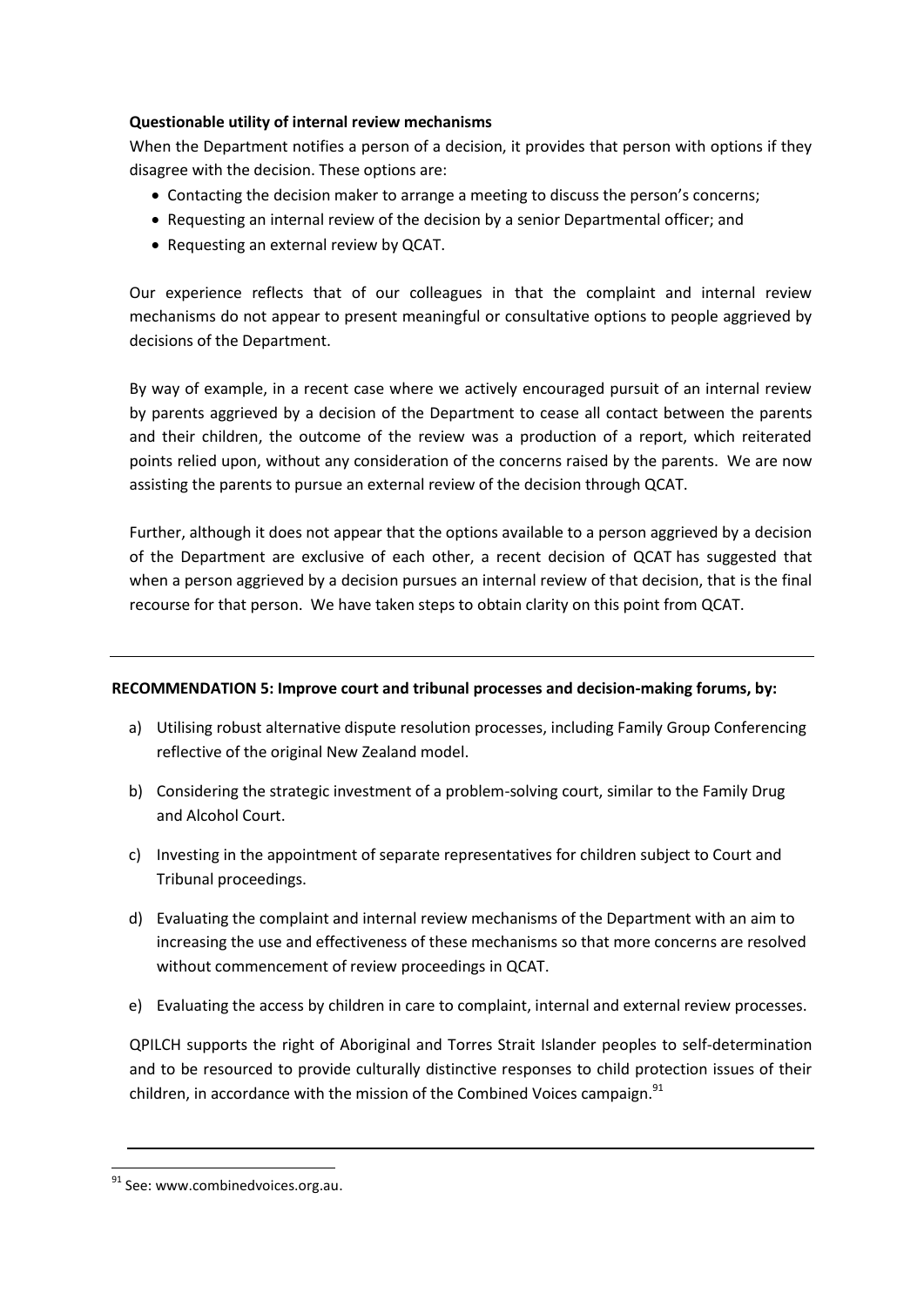## **BIBLIOGRAPHY**

#### **Primary Sources**

*Child Protection Act 1999* (Qld).

*Children and Young Persons (Care and Protection) Act 1998* (NSW).

*Convention on the Rights of the Child 1990* (United Nations).

#### **Secondary Sources**

Aboriginal and Torres Strait Islander Child Safety Task Force, *Together Keeping Our Children Safe and Well* (2010).

Australian Housing and Urban Research Institute (AHURI), 'Homelessness and Housing' (2012) available from: [http://www.ahuri.edu.au/themes/homelessness1/,](http://www.ahuri.edu.au/themes/homelessness1/) accessed September 2012.

Australian Institute of Family Studies, *The Economic Cost of Child Abuse and Neglect,* Australian Government (2012).

Australian Institute of Health and Welfare, *2012 Child protection Australia 2010-11,* Child Welfare series no.53 (2012).

Australian Institute of Health and Welfare*, Specialist Homelessness Services Collection: December Quarter 2011*, Cat. No. HOU 263, Australian Government.

Birrell, C, Anglican Women's Hostel, Presentation to QPILCH (3 April 2012).

Commission for Children and Young People and Child Guardian, *Snapshot 2011: Children and Young People in Queensland* (2011).

Commission for Children and Young People and Child Guardian, *Child Guardian Report: Child Protection System 2009-10* (2011).

CREATE Foundation Limited, 'What's the Answer?'Project paper, CREATE (November 2010)

Crime and Misconduct Commission, *Protecting Children: an inquiry into abuse of children in foster care* (January 2004).

Crime and Misconduct Commission, 'Reforming Child Protection: A review of the implementation of recommendations contained in the CMC's *Protecting children* report' (June 2007) Queensland Government.

Douglas, H et al, 'Mothers and the Child Protection System' (Research Paper, The University of Queensland, 2009).

Family Inclusion Network, 'Family Inclusion in Child Protection Practice' (October 2007).

Family Inclusion Network, 'Final Report 2011-2012' (July 2012).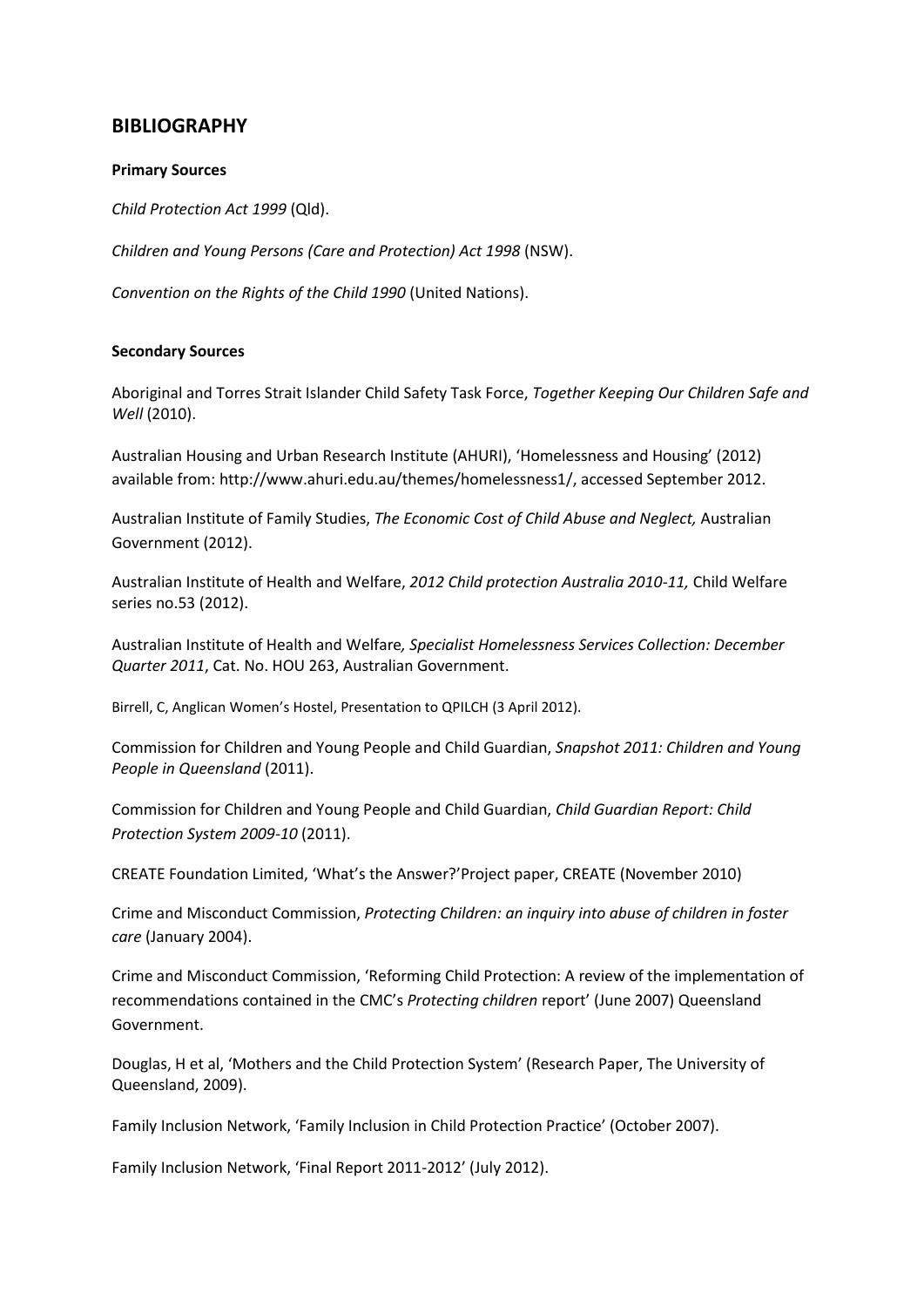Family Inclusion Network, 'Working in Partnership with Parents Report 2010-2011' (2012).

FEANTSA, *Ending Homelessness: A Handbook for Policy Makers* (2012) available from: [http://www.feantsa.org/code/en/pg.asp?Page=1105,](http://www.feantsa.org/code/en/pg.asp?Page=1105) accessed September 2012.

Gibson, C and Johnston, T 'Investing in Our Future: Children's Journey through homelessness and child protection' (Research Paper, University of South Australia, April 2010).

Homelessness Australia, 'Homelessness and Children, Homelessness and Families'*, Homelessness Australia*, available from[: www.homelessnessaustralia.org.au,](http://www.homelessnessaustralia.org.au/) accessed August 2012.

Homel R. et al, 'The Pathways to Prevention Project: The First Five Years, 1999-2004' (2006) Mission Australia and Griffith University.

Hulse, K and Kolar, V, *'*The right to belong': family homelessness and Citizenship*'* (Research Paper, Institute for Social Research, Swinburne University of Technology & Hanover Welfare Services, 2009).

Jamieson, K and Flatau, P, *The Child Protection System and Homelessness Prevention and Early Intervention Strategies* (2009), 22(2) *Parity* 15.

Johnson, G, *Long-Term Homelessness: Understanding the Challenge* (2011) Sacred Heart Mission.

Johnson, G. et al, 'Pathways from out-of-home care', AHURI Final Report No.147 (2010), Melbourne: Australian Housing and Urban Research Institute.

Libesman, T, 'Child welfare approaches for indigenous communities: International perspectives' (National Child Protection Clearinghouse Issue No. 20, 2004) Australian Institute of Family Studies.

Miller, N, Legal Aid Queensland, Presentation to QPILCH (13 March 2012).

Moore, L, CREATE Foundation, Presentation to QPILCH (27 March 2012).

New South Wales Department of Families and Community Service, 'Keep them Safe' (Newsletter Issue 9, November 2010) available from: [http://www.keepthemsafe.nsw.gov.au/resources/kts/issue\\_nine,](http://www.keepthemsafe.nsw.gov.au/resources/kts/issue_nine) accessed September 2012.

New South Wales Government, 'Expanded Services' (2012) available from: http://www.keepthemsafe.nsw.gov.au/v1/new\_systems\_and\_services/expanded\_services, accessed September 2012.

Noble-Carr, D, 'The experience and effects of family homelessness for children' (A Literature review, Institute of Child Protection Studies, Australian Catholic University, 2006).

Parsell, Dr. C, Institute of Social Science Research, Presentation to QPILCH (28 August 2012).

Queensland Council of Social Services (QCOSS), Policy papers (2009) available from: [www.qcoss.org.au,](http://www.qcoss.org.au/) accessed August 2012.